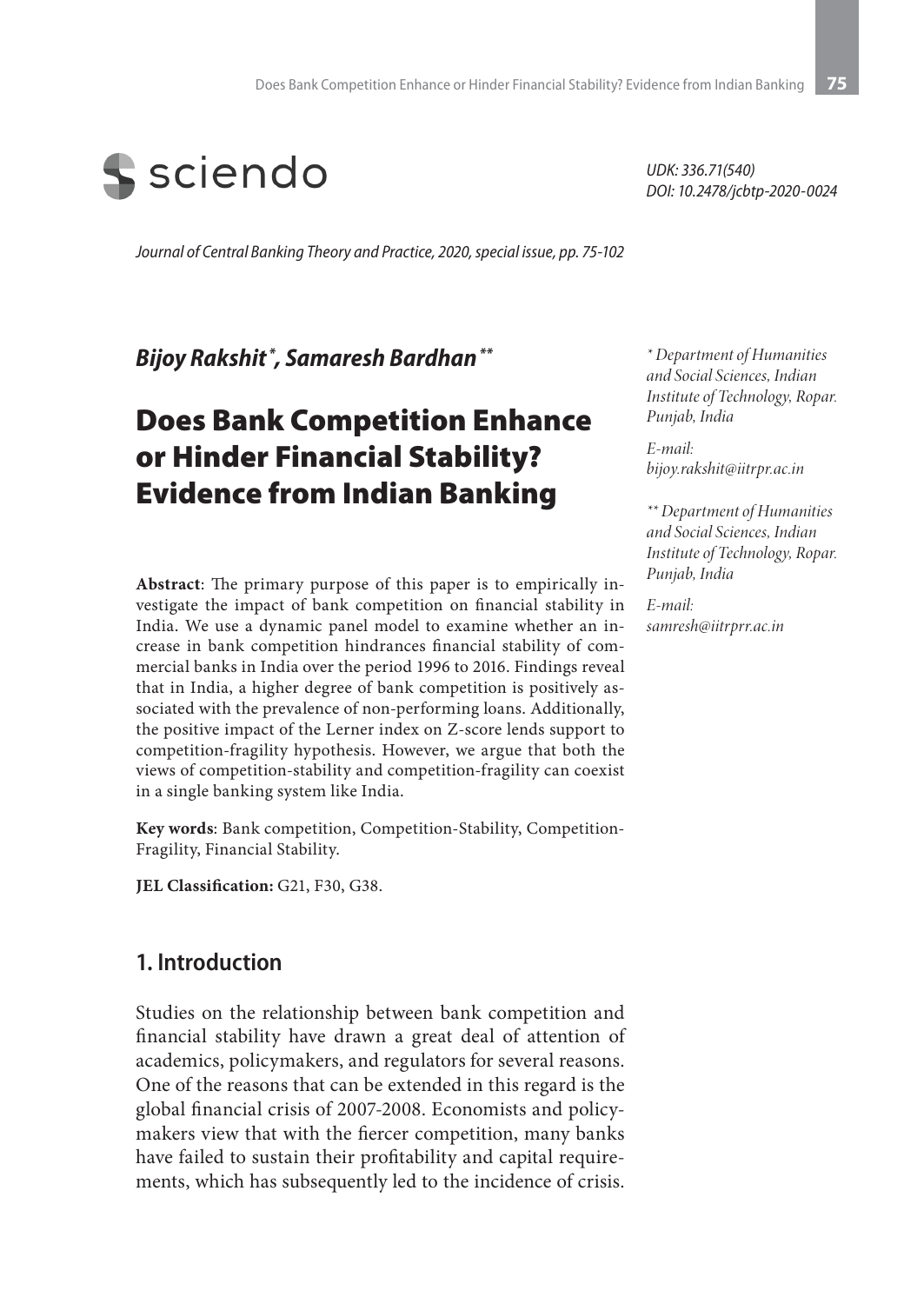Steps towards the process of bank deregulation, bank branching, and removal of activity restrictions are supposed to have enhanced the degree of bank competition with a significant impact on financial depth (Rice and Strahan, 2010; Owen and Pereira, 2018; Khan et al., 2018; Li, 2019a; Li, 2019b), growth (de Guevara and Maudos, 2011), performance (Ibrahim, 2019; Ashraf, Hassan, Putnam, and Turunen-Red. 2019) and efficiency (Bertrand et al., 2007; Arrawatia et al., 2015). As far as the effect of competition on stability is concerned, Keeley (1990) and Beck et al., (2013) have argued about the unintended consequences of competition on increasing instability. Allen and Gale (2004) theoretically viewed higher bank competition to be conducive for efficiency but not for stability. However, despite perceiving competition as a precondition for financial development, growth, technological innovation, and efficiency, there has been no broad consensus whether an increase in competitiveness leads to greater stability in the financial system of emerging and developing economies.

In emerging economies, the trade-off between bank competition and financial stability holds relevance owing to two reasons. First, bank deregulation in developing economies since the early 1980s and post-1990s has accelerated bank competition to a large extent. Increased bank competition encouraged the big banks from advanced economies to operate in developing economies with high-profit margin. The competitive pressures and the resulting regulatory failures, in turn, propelled the banking sector in emerging countries to boost the consolidation process to retain the market power. To maintain market power, banks in developing countries considered the policy of higher interest rate. The higher interest rate charged on borrowers contributes to the financial instability in the banking system (Noman et al., 2017). Second, competition has a vital role to play in reinforcing economic development through its involvement in mobilizing and investing much of society's savings. In this regard, attempts have been made to find an optimal level of competition that ensures both efficiency and stability. However, the question, whether an increase in bank competition is good or bad for banking stability has called for an open debate in empirical research (Keeley, 1990; Allen and Gale, 2004; Berger et al., 2004; Martinez-Miera and Repullo, 2010; Wagner, 2010; Tarazi and Soedarmano, 2016; Sunarmo, 2018, Mulyaningsih, Daly andMiranti 2016 Beck et al., 2013).

Theories make ambiguous predictions about the role of competition on stability. Existing literature has relied upon two widely used hypotheses. According to the traditional "competition – fragility" view, increased competition in a banking market erodes market power, and lower market power results adversely on profit margins for banks. This competitive drive provides incentives to banking organizations to take more risks and hence causes banking failure and instability (Demsetz et al., 1996; Hellman et al., 2000; Carletti and Hartmann, 2003; Li, 2019c). On the contrary, under the framework of "competition-stability" approach, higher market power in the loan market is associated with higher bank risks. Banks that exercise higher monopoly power tend to charge higher interest rates on loans. Such conduct of banks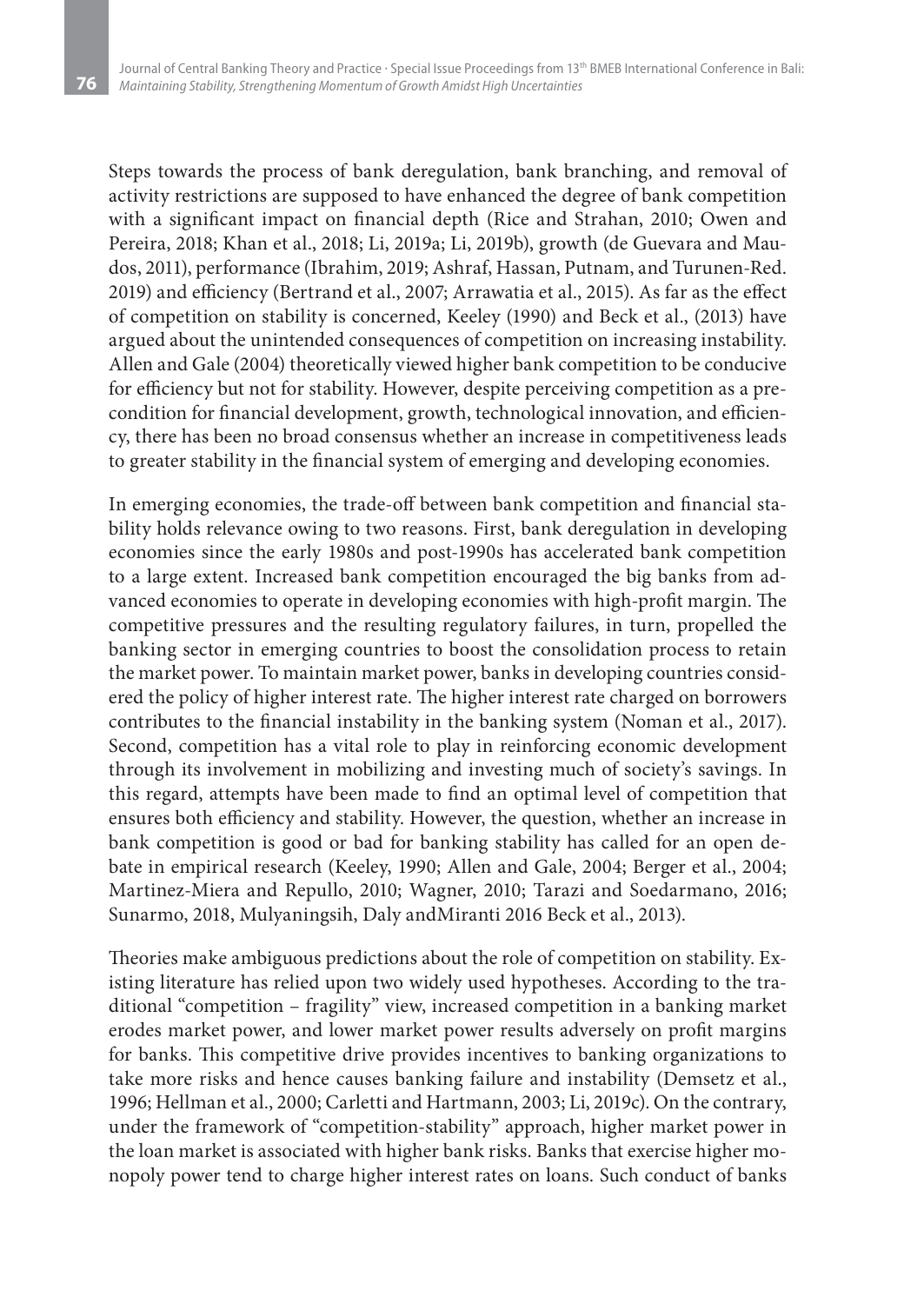discourages borrowers to repay the loans on time and exacerbate the problem of moral hazard and adverse selection. However, there is literature that claims that both approaches need not necessarily yield opposing predictions regarding the effect of competition on stability. Martinez-Miera and Repullo, (2010) and Hakenes and Schnabel (2011) assert that the impact of bank competition on financial stability is nonlinear or inverted U-shaped. Hence, both the views can coexist, and the relationship between the two can go either direction depending upon the market structure and competition measures<sup>1</sup>.

India provides a fertile ground to undertake the study on competition stability tradeoff as the banking sector in India since the 1990s has witnessed several structural changes through the process of liberalization and bank deregulation. In India, banking sector reforms were primarily initiated in two phases following the recommendations of the Narasimhan Committee (Government of India, 1991; 1998). The reforms measures taken during first-generation banking sector reforms (1992 to 1998) allowed the new private sector banks to operate and compete with domestic banks. These reforms measures also presumed that the structural changes would lead to an increase in the competitive pressure in the Indian banking system and will ensure both efficiency and stability (Reddy, 2000; Mohan, 2005). Sensarma and Jayadev (2007) argued that the competitive pressures as faced by the state-owned banks had increased substantially in India with the entry of newer banks, and this observation is well supported with the evidence of the declining trend of Herfindahl- Hirschman-Index (HHI). Besides, the banking system in India, over the years, has also experienced the process of consolidation following the wave of mergers and acquisition (M&Q). The process of M&A post 1998s has made the banking system in India (Rakshit and Bardhan, 2019). Given the instances of competition and concentration, this study attempts to first assess the competitive conduct of Indian commercial banks over the last two decades and raises concerns about its implications for banking stability. Findings reveal that in India, a higher degree of bank competition is associated with the growing problem of nonperforming loans, indicating its positive impact on riskier loan portfolios and lending support to the "competitionfragility' view.

The contribution of this paper can be summarized as follows. First, this paper is the first piece of research that looks into the effect of bank competition on financial stability using the sample of 70 Indian commercial banks from 1996 to 2016. The dataset allows us to examine the effect of pre and post-financial crisis on banking stability and the implications of banking sector reforms in India. Second, this paper not only tests the validity of one hypothesis against another rather investigates the relative importance of the relationship in terms of a bank-specific, regulatory and

<sup>&</sup>lt;sup>1</sup> For additional insights, we refer to Dell' Ariccia and Marquez (2004), Hauswald and Marquez (2006), Dick and Lehnert (2010).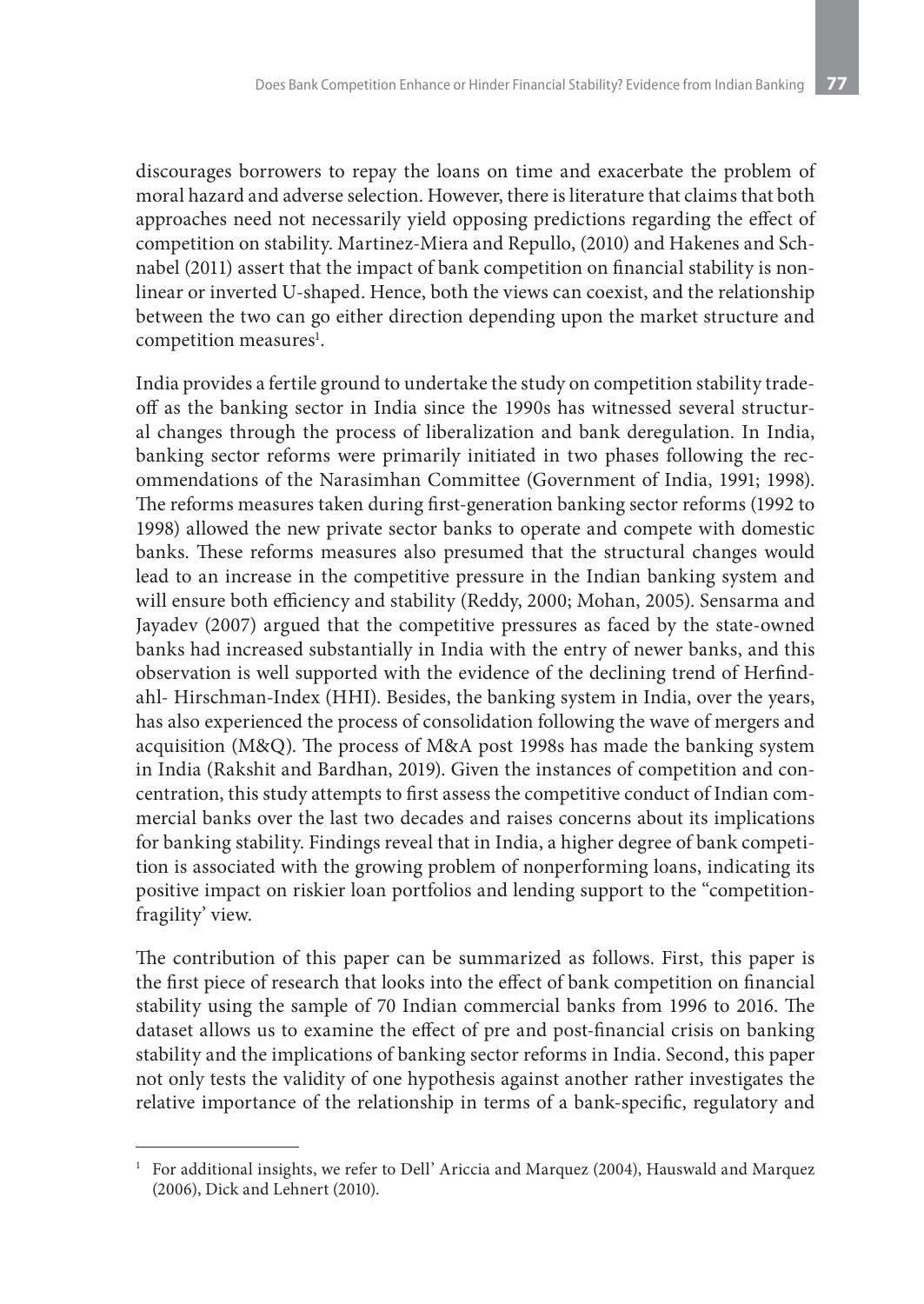institutional framework in which banks operate. Third, this study provides empirical evidence about the relationship between competition and stability across different ownership groups. Finally, this paper uses both structural and non-structural measures of bank competition and several indicators of stability to reach a broad conclusion about competition-stability nexus in a single country context like India.

The remainder of the paper is structured as follows. Section 2 provides a brief overview of the Indian banking system and the state of bank competition and financial stability. Section 3 discusses the previous literature. Section 4 outlines the econometric methodology employed and data sources. Section 5 discusses the results and section 7 concludes the paper.

# **2. Bank Competition and Financial Stability in India**

One of the targets of financial sector reforms in India was to enhance bank competition, improve higher efficiency, and promote stability. The banking sector in India is encompassed by a wide spectrum of banks of different size classes and varied ownership categories<sup>2</sup>. However, there has been an increased concern about the quality of assets owned by public sector banks. Currently, RBI's Financial Stability Report (2017) also acknowledged that Indian banking system has been facing risk in the post-recession period and the risk turns out to be higher in case of accumulating non-performing assets (NPAs). Prasad and Ghosh (2007) and Rakshit and Bardhan (2019) examine the competitiveness of Indian banking and assert that the banking system in India is characterized by competition conditions, and the degree of competition has been increasing since the financial sector deregulations Increased competition and deregulation measures have raised concerns about its implications for ensuring financial stability (Sarkar and Sensarma, 2016). In this regard, an important question arises, whether should the issue of competition be pursued as a goal for financial stability?

In India, discussions on financial stability, in separation, have received little attention from policymakers and monetary authorities but an attempt to investigate the impact of competition on stability has remained unexplored. Ghosh (2011) had constructed a simple index to account the banking fragility in India and identified several factors that exert an effect on stability. Mishra et al. (2013) analyze banking stability as a precondition to financial stability. However, both the studies while analyzing financial stability did not consider the dynamic aspects of macroeconomic

<sup>&</sup>lt;sup>2</sup> The banking system in India comprises of commercial, cooperative and regional rural banks. As of March 2017, the Indian banking system consists of 27 public, 21 private and 49 foreign sector banks. The public sector banks alone constitute around 67 per cent of total banking assets, whereas private and foreign banks jointly report 25 per cent.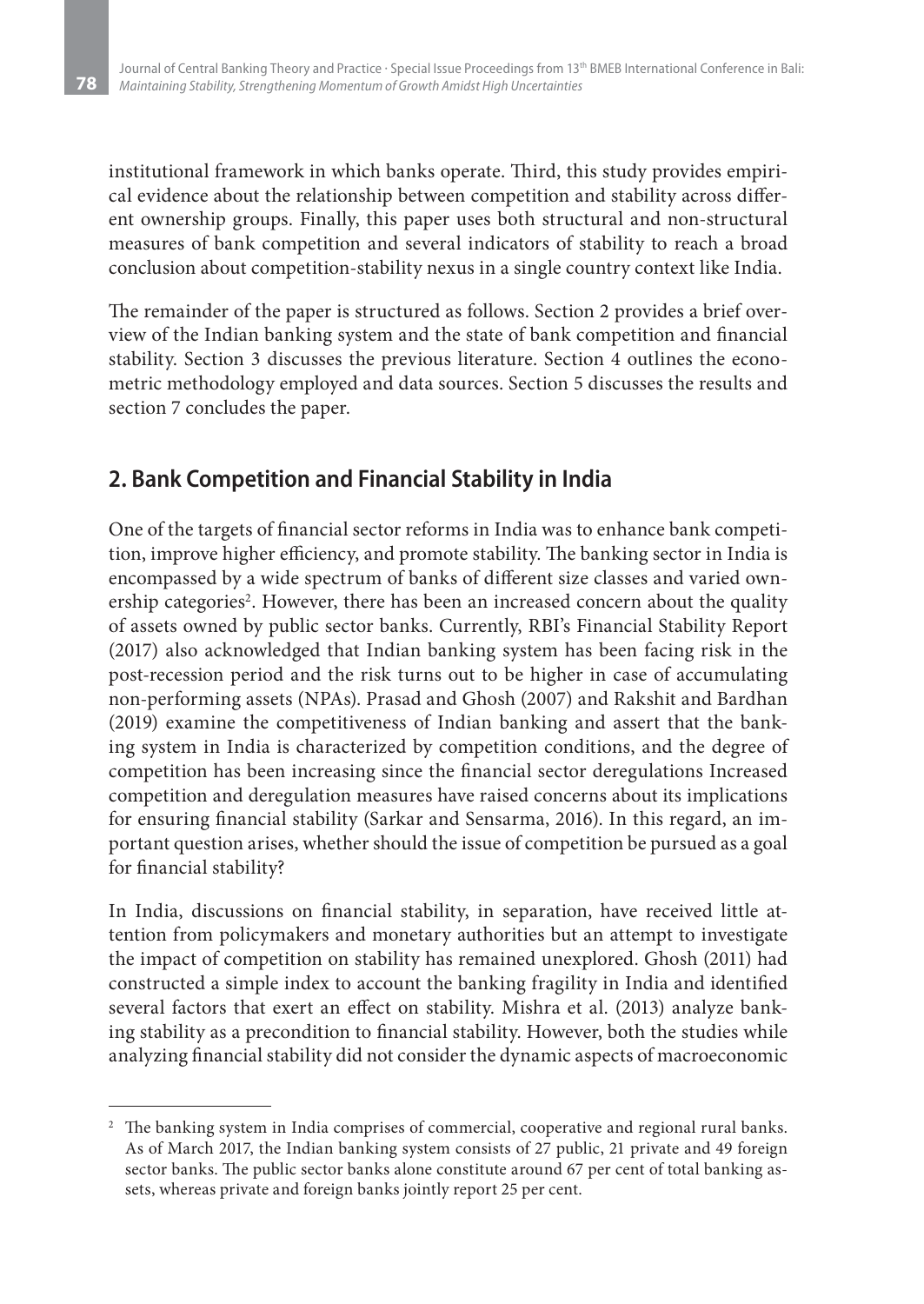indicators with competition and financial stability measures. Thus, ensuring the stability of the Indian financial system has become a research focus for academics and policymakers. The Financial Stability Report also stresses that the Indian banking sector, despite facing global uncertainties has maintained its macroeconomic stability due to sound domestic policies and structural reforms. It is to be mentioned that the profitability of the scheduled commercial banks (SCB) declined significantly due to the sharp rise in gross non-performing loan and advances (GNPAs) to 7.6 per cent from 5.6 per cent between September 2015 and March 2016.

However, as India is increasingly getting connected with rest of the world, it gives the signal that if financial system anywhere in the world is jeopardized, it will make the financial stability in India also vulnerable. The reason for choosing the Indian banking system is twofold. First, one of the primary objectives of financial sector deregulations in India was to foster the competitiveness of commercial banks to ensure efficiency and stability. Second, the empirical evidence whether the changing competitive atmosphere has induced more risk (instability) appears to be inadequate in Indian banking.

### **3. Literature Review**

Over the decades, numerous studies have examined the determinants of bank competition and the impact of competition on stability across developed and emerging countries. The banking industry which is considered as the most important part of financial intermediation may transfer instability to other sectors through interbank market lending and payment mechanisms. Such mechanism of banks can lead to a situation in which increased competition might affect financial system fragility, which in turn motivated the policymakers and regulators to design policies that safeguard the stability in a banking system (Berger et al., 2009). A detailed discussion on competition-stability nexus was initially recognized in the seminal work by Keeley (1990) who identified that higher degree of bank competition in the U.S. market has significantly reduced the market power of banks in the 1980s and the eroded monopoly subsequently increased bank failures. Allen and Gale (2000) demonstrate how competitive conditions in a banking industry influence financial stability through the effect of contagion. They argue that as banks under perfect competition are considered to be price takers, they are reluctant to extend liquidity assets to the distressed and troubled banks. The troubled banks, therefore, fall gradually with negative effects for the entire banking industry. Boot and Thakor (2000) investigate that big and large banks can build credit reputation by financing fewer high-quality credit investments and can optimize the returns from those projects, and such process leads to banking soundness.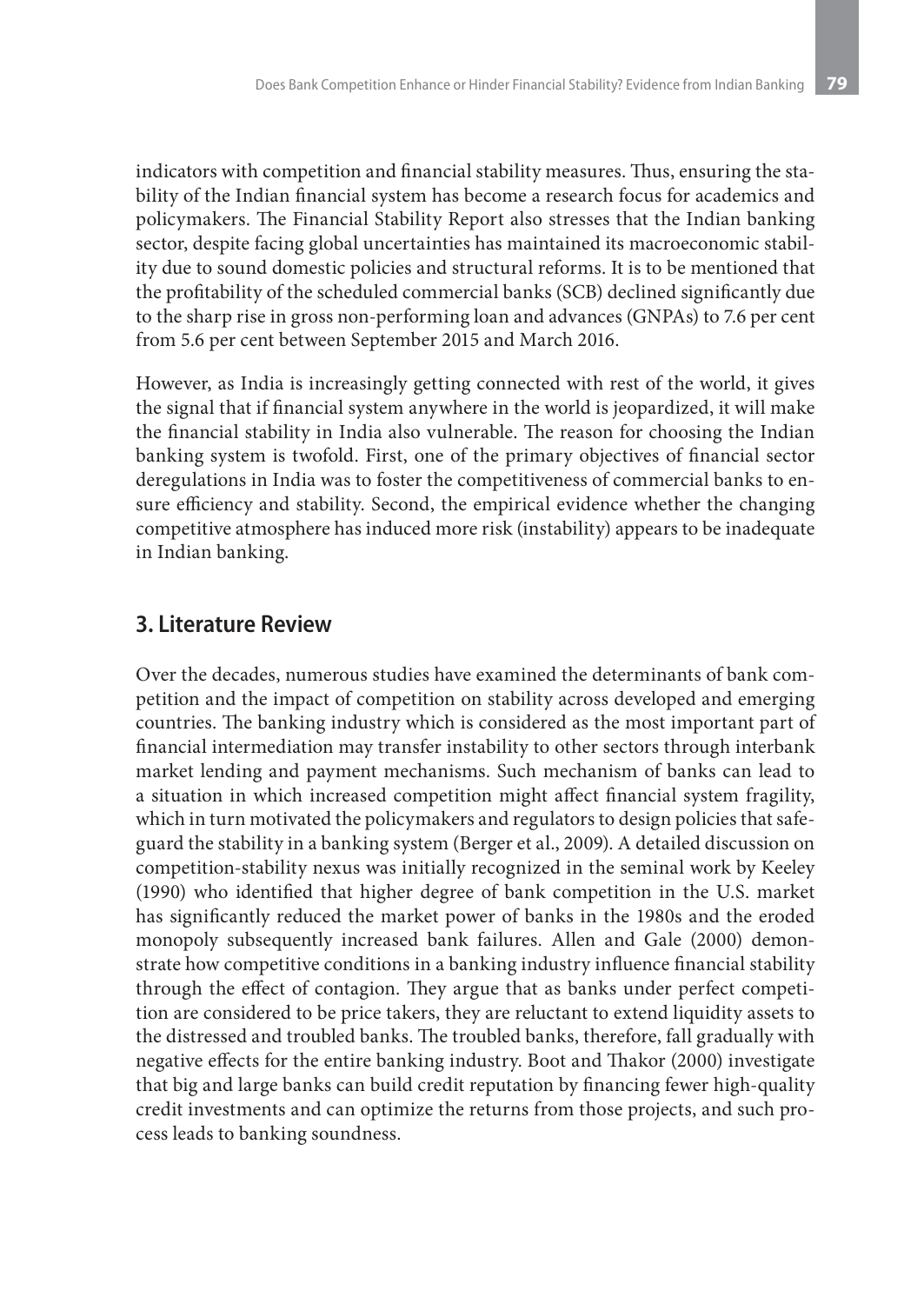The advocates of competition-fragility approach postulate that higher level of bank concentration fosters greater stability in the financial sector as higher profits act as a cushion against banks risk-taking behaviour. The charter value hypothesis propounded by Marcus (1984) and Keeley (1990) views that in competitive banking environments, competition drives banks to take on more risks due to the condition of charter values and such drives of banks result in higher fragility. Beck et al. (2013) analyze the role of bank competition in affecting the risk-taking approach for a large sample of banks. Findings confirm that an increase in competition contributes to banking fragility in those economies where activity restrictions are higher on banking operations. Fu et al., (2014) assess the risk-taking behaviour of 14 Asia Pacific economies in the light of a competitive banking system. The study uses Z- index and probability of bankruptcy as indicators of measuring risk-taking behaviour of banks. Results obtained reveal that higher concentration in banking impairs stability and surges financial fragility by taking greater risks. Boyd et al., (2004) study the existing relationship between competition and stability and present a case where the probability of failure is positively associated with higher degree of market power. Employing a large sample of banks across 63 countries spanning over 1997 to 2010, Anginer et al., (2014) examine the linkage between competition and systematic risk-taking pattern of banks. The study found that increased competition has caused more diversified risks thus making the system fragile. Contrary to the competition-fragility approach, competition-stability approach underlines that financial instability increases as the degree of competition fall. Using Z-score as an indicator of stability and Boone indicator as a measure of bank competition, Schaeck and Cihak (2014) investigate the effect of bank competition on stability. The results indicate that higher competition leads to financial stability, but the effect is stronger especially for the healthy banks.

A large volume of literature has used several risk indicators, competition measures and different sample periods while examining the impact of competition on stability. These studies have found mixed and inconclusive results about competition-stability and competition-fragility hypotheses<sup>3</sup>. Cross-country studies have shown that concentrated banking systems are less prone to a systematic banking crisis as opposed to competitive banking systems (Beck et al., 2006; Schaeck et al., 2009). Martinez-Miera and Repullo, (2010) and Hakenes and Schnabel (2011) assert that the impact of bank competition on financial stability is non-linear or inverted U-shaped. Hence, both the views can coexist, and the relationship between the two can go either direction depending upon the other bank-specific factors and competition indicators used.

While the above literature cited, mostly pertained to developed and advanced economies such as the U.S. and Europe, there has been very few literature that address the issue of competition and stability simultaneously in emerging market economies. Yeyati and Micco (2003) investigate the competitive conditions and its potential im-

<sup>3</sup> For details, see Beck (2008)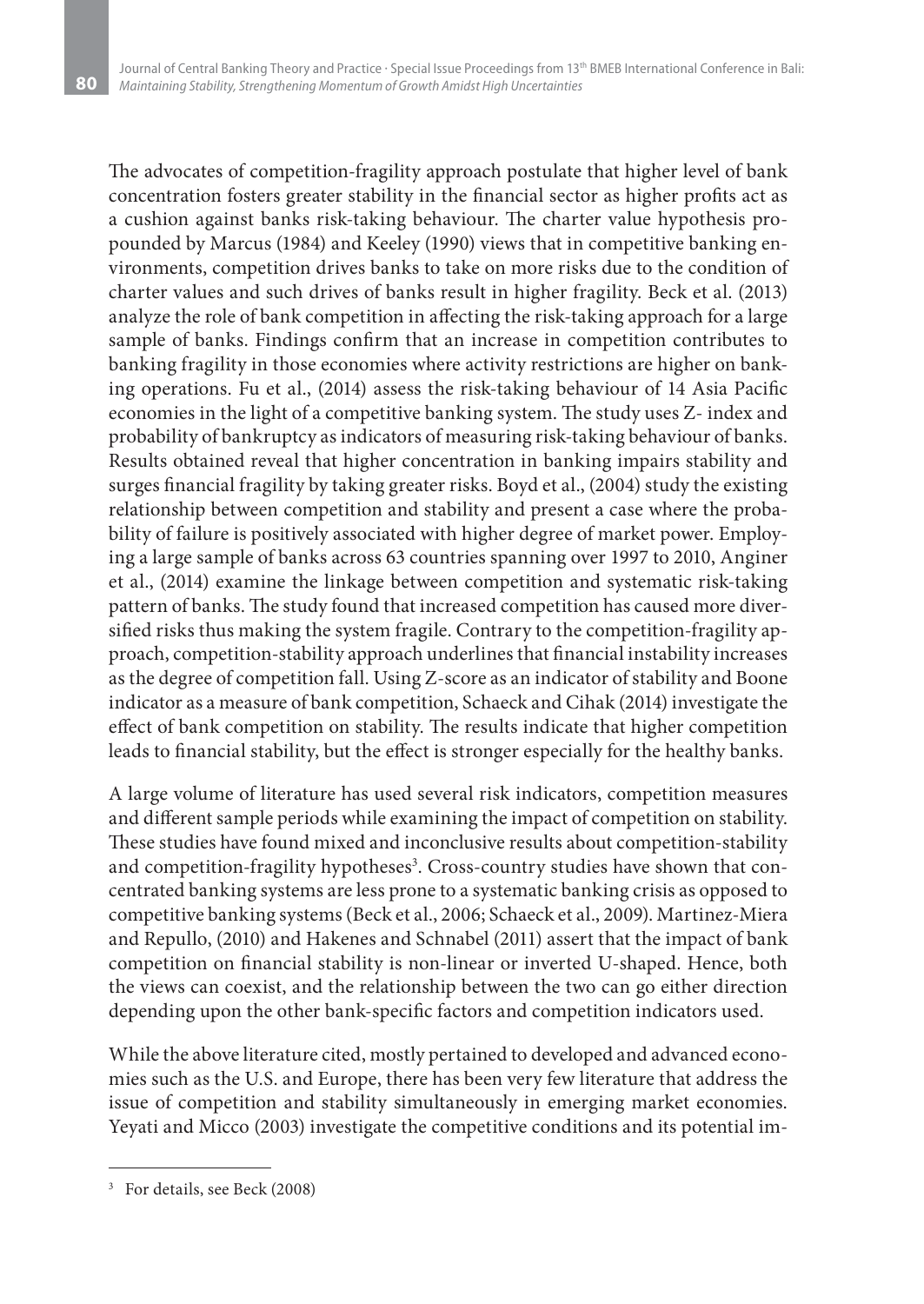plications for risk-taking in eight Latin American countries. Results obtained reveal a positive association between bank competition and banking sector fragility. Zhang et al., (2013), use 1001 bank-year observations and study the interlinkages among efficiency, competition, and risk across BRICS economies over the period 2003-2010. Amidu and Wolfe (2013) explore the possible association between competition and risks with regard to the impact of competition on risks and diversification for 55 developing countries over the period 200-2007. Results indicate that competition enhances stability as diversification of banks increases. Arayal and Pino (2014) find positive relationship between competition and stability in Chile. Soedarmono and Tarazi (2014) find that the banking industry in the Asia Pacific region witnesses lowers loan growth and higher instability due to lesser competition. Liu et al., (2012) examine the effect of competition on stability for four Asian economies (Indonesia, Malaysia, Philippines and Vietnam) and find that bank competition for these countries does not cause instability. Azmi et al., (2019) explained the intricacies in the nexus between competition and stability by introducing the aspect of diversification for 14 dual banking economies ( conventional as well as Islamic banking). Findings indicate that there is no difference in the impact of competition and diversification on stability in these 14 economies over the period 2005 to 2016. Rizvi et al., (2019) investigated the role of Islamic banking in the Indonesian banking industry and found that bank competition positively adds to stability and profitability. Although the cross-country evidence on the role of competition appears to be sufficient, the literature on the same turns out to be inadequate for a single country set-up<sup>4</sup>.

In the Indian context, there is no existing empirical literature that examines the impact of bank competition on the risk-taking behaviour of banks. Some literature focus on the competition measurement of Indian banking, but these studies pay no attention to the risk-taking the behaviour of banks in India.5 Zhao et al., (2009) evaluate the impact of reforms on risk-taking in India. This paper attempts to fill the gap by investigating the trade-off between competition and stability in one of the emerging economies such as India. Unlike other studies, this paper focuses on both pre and post-crisis period to capture the variation in the competition –stability relationship. Finally, the application of both structural and non-structural measures of bank competition and a wide variety of stability indicators provides us with better insights about competition and stability nexus for India.

<sup>4</sup> See Liu and Wilson (2013) for Japan, Jimenez et al., (2013) for Spain, Kick and Prieto (2013) for Germany and Yuan (2006) for China.

<sup>5</sup> See Prasad and Ghosh (2007), Zhao et al., (2010), Das and Kumbhakar (2016), Rakshit and Bardhan (2019) for an overall assessment of bank competition in India.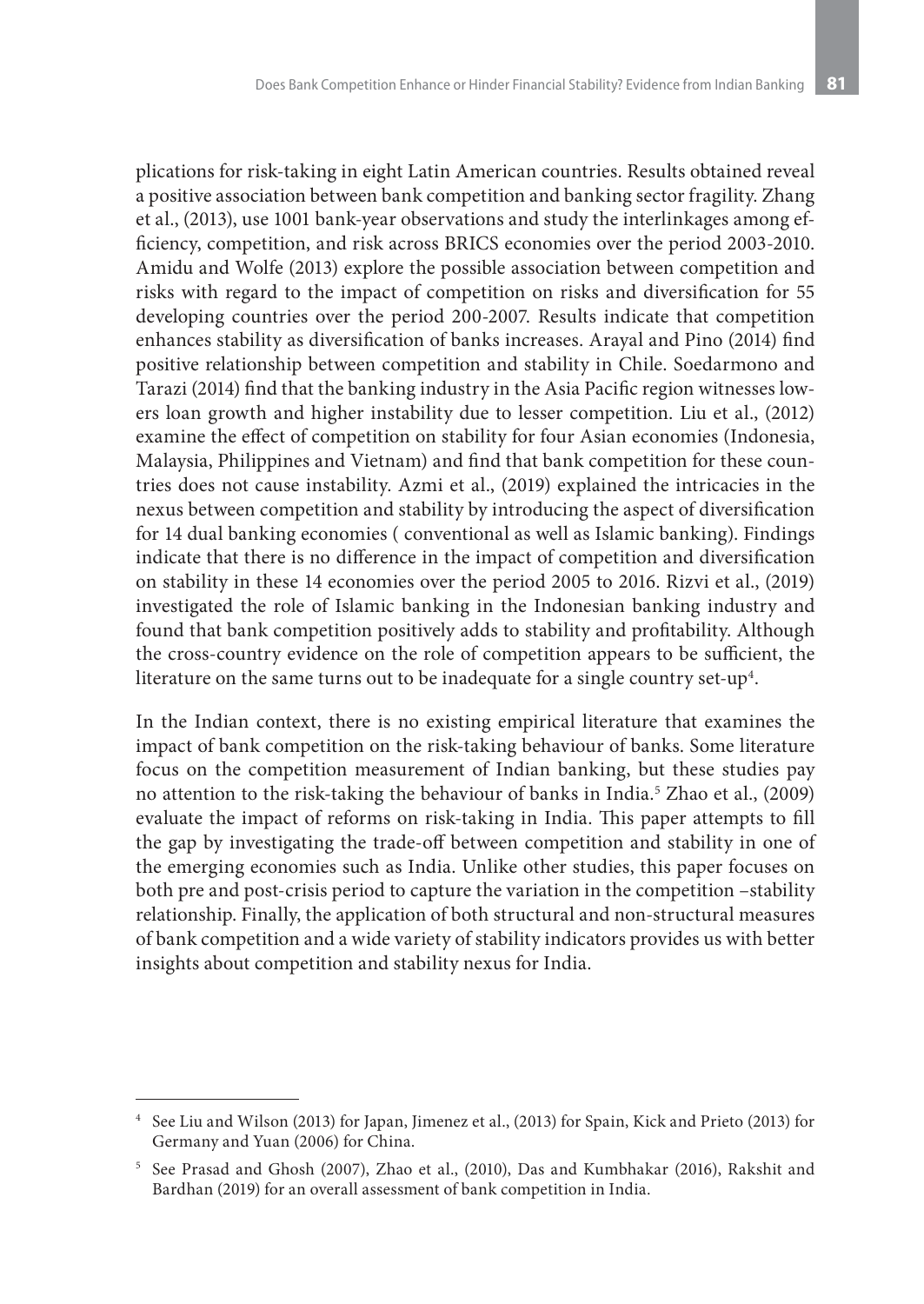### **4. Empirical Model and Data**

To examine the nonlinear relationship between competition and financial stability, we employ the dynamic panel data model as suggested by Berger et al., (2009) and Martinez-Miera and Repullo (2008). We apply DPD estimations techniques, namely the GMM estimator proposed by Arellano and Bond, (1991); Arellano and Bover, (1995)6 . There are several advantages of using a dynamic panel model over a static panel model. First, The dynamic panel data model is designed for short ( small T) and wide panel ( large N) and this model is suitable to fit a linear equation with one dynamic dependent variable, additional controls and fixed effects. Second, DPD model takes into account some important modelling concerns such as fixed effect and endogeneity of some regressors while avoiding dynamic panel bias. Following the works of Jimenez et al., (2013) and Lee et al., (2014), we specify the following general form of our equation to capture the time persistence effect of bank competition on financial stability.

FinancialStability<sub>it</sub> =  $f(BankCompetition_{it}, Competition_{it}^2, MarketStructure_{it}$ ,  $bank controls_{it}$ , macroeconomicf actors<sub>it</sub> Business Environemnt<sub>it</sub>) (1)

The specific GMM regression model takes the following form

$$
Y_{it} = \beta Y_{it-1} + \gamma X_{it} + \delta M_{it} + \vartheta Z_{it} + \rho K_{it} + \mu + u_{it}
$$
\n<sup>(2)</sup>

we use three dependent variables such as Z-index as an inverse measure of overall bank risk, the ratio of non-performing loans to total loans (NPLs)to denote the loan portfolio risk and equity to total assets (E/TA) for the bank's capitalizations level. X represents the competition indicators. We have three competition measures namely, Lerner index, efficiency adjusted Lerner index and Boone indicator. M denotes the market structure variables such as CR3 and HHI. Z and K denote the vector of bankspecific and macroeconomic determinants. The subscripts *i* and *t* denote the number of cross-sectional and time dimension of the panel model. Where  $\mu_i$   $\Box$  IID  $(0, \sigma_{\nu}^2)$  and independent of  $\mu_{it} \square \text{ IID } (0, \sigma_{\mu}^{2}).$ 

Extant literature estimates both difference GMM and system GMM in the DPD model. However, in our study, we estimate only two-step system GMM as it provides more reliable and robust results when variables under consideration are close to a random walk (Roodman, 2009). One of the advantages of system GMM over difference GMM is that system GMM is more preferable for unbalanced panel data. In order to show the robustness of the model, we apply Windmeijar (2005) to report the corrected standard errors.

<sup>6</sup> As shown in other empirical literature, a simple panel data model cannot be applied in our analysis due to the possible correlations between the unobserved crossed and time specific effects and the regression (Baltagi, 2008). Application of panel data model would provide us biased and inconsistent results.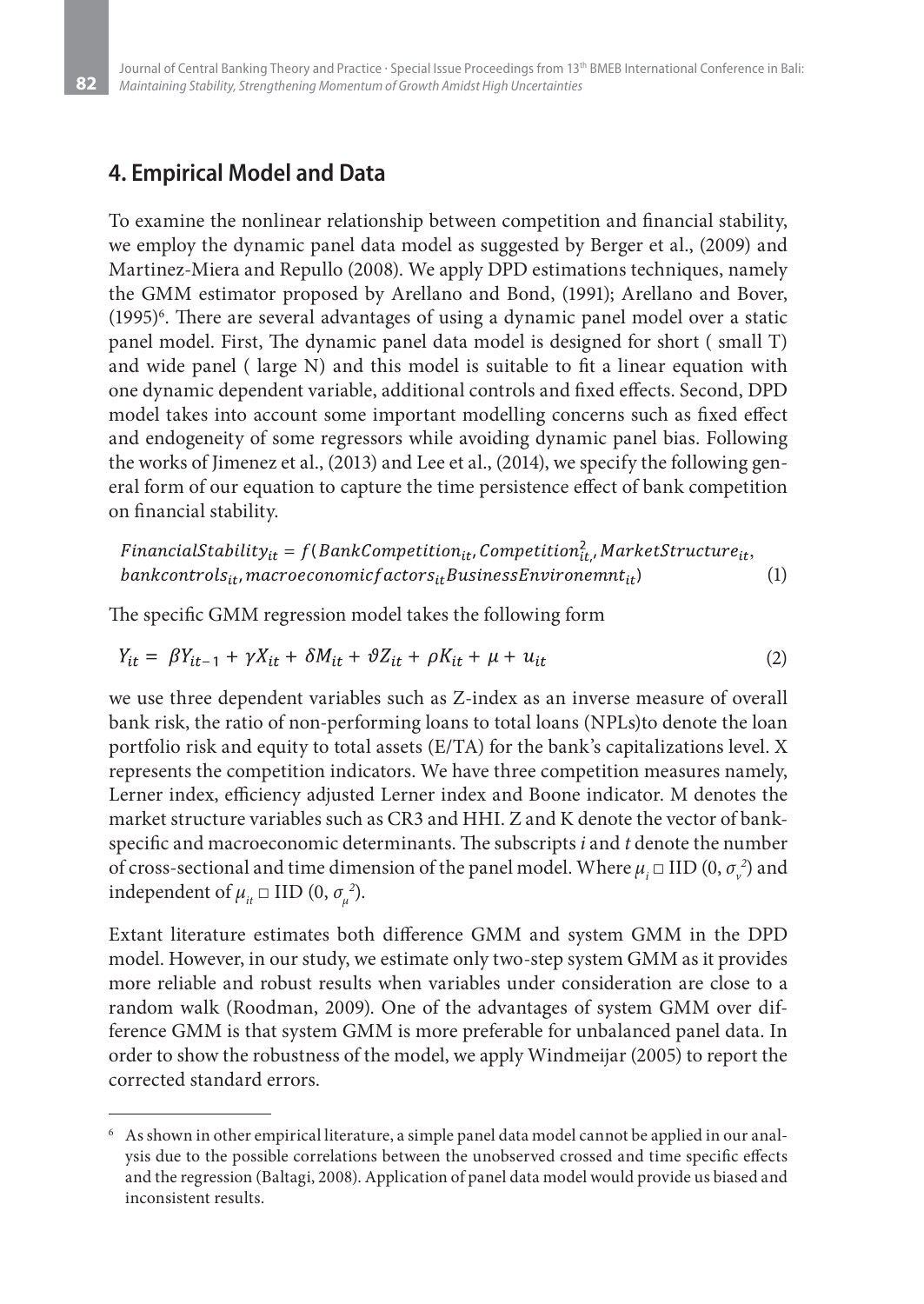#### **4.1. Bank Competition Measures**

The approaches of measuring bank competition can broadly be classified into structural and non-structural approaches. Two widely applied structural measures are Herfindahl- Hirschman Index (HHI) and concentration ratios of banks. Following Leon (2014), we calculate HHI and CR3 as follows

$$
CR_3 = \sum_{i=1}^{3} S_i \text{ whereas } 1 \geq \dots \geq S_k \geq S_N \quad \forall \quad N \geq K
$$
 (3)

where *S*<sub>i</sub> is the share of the three largest banks, when banks are ranked according to the descending order. Here, we calculate based on the bank's total assets. N denotes the total number of banks.

The HHI is defined as follows

$$
HHI = \sum_{i=1}^{N} S_i^2 V_i = 1 \ 2 \dots N \tag{4}
$$

where N is the total number of firms in the market.

The non-structural approach of bank competition is the Lerner Index, efficiency adjusted Lerner index, and Boone indicator. The main advantages of these techniques are its simplicity and straight forward interpretations. The definitions of these measures of bank competition are as follows

**Lerner Index**: This index has been used as a proxy to bank competition. It captures the ability of the bank's market power by calculating the difference between price and marginal cost as a percentage of price. We can construct the Lerner index for the individual bank at each time as follows:

$$
Lerner_{it} = (P_{TAt} - MC_{TAt}) / P_{TAt}
$$
\n<sup>(5)</sup>

where,  $P_{\text{TAti}}$  denotes the output price of bank *i*. Price of the output is defined as the price of total assets proxied by the ratio of total revenues to total assets.  $MC_{T_A}$  is the marginal cost of total assets for bank *i* at time *t.* Following Berger et al., (2009) and Beck et al., 2013), we derive the *MC<sub>TAit</sub>* from the following translog cost function

$$
\ln Cost_{it} = \beta_0 + \beta_1 \ln Q_{it} + \frac{\beta_2}{2} lnQ_{it}^2 + \sum_{k=1}^3 \gamma_{kt} \ln W_{k,it} + \sum_{k=1}^3 \varphi_k \ln Q_{it} \ln W_{k,it}
$$
  
+ 
$$
\sum_{k=1}^3 \sum_{j=1}^3 \ln W_{k,it} lnW_{j,it} + \varepsilon_{it}
$$
 (6)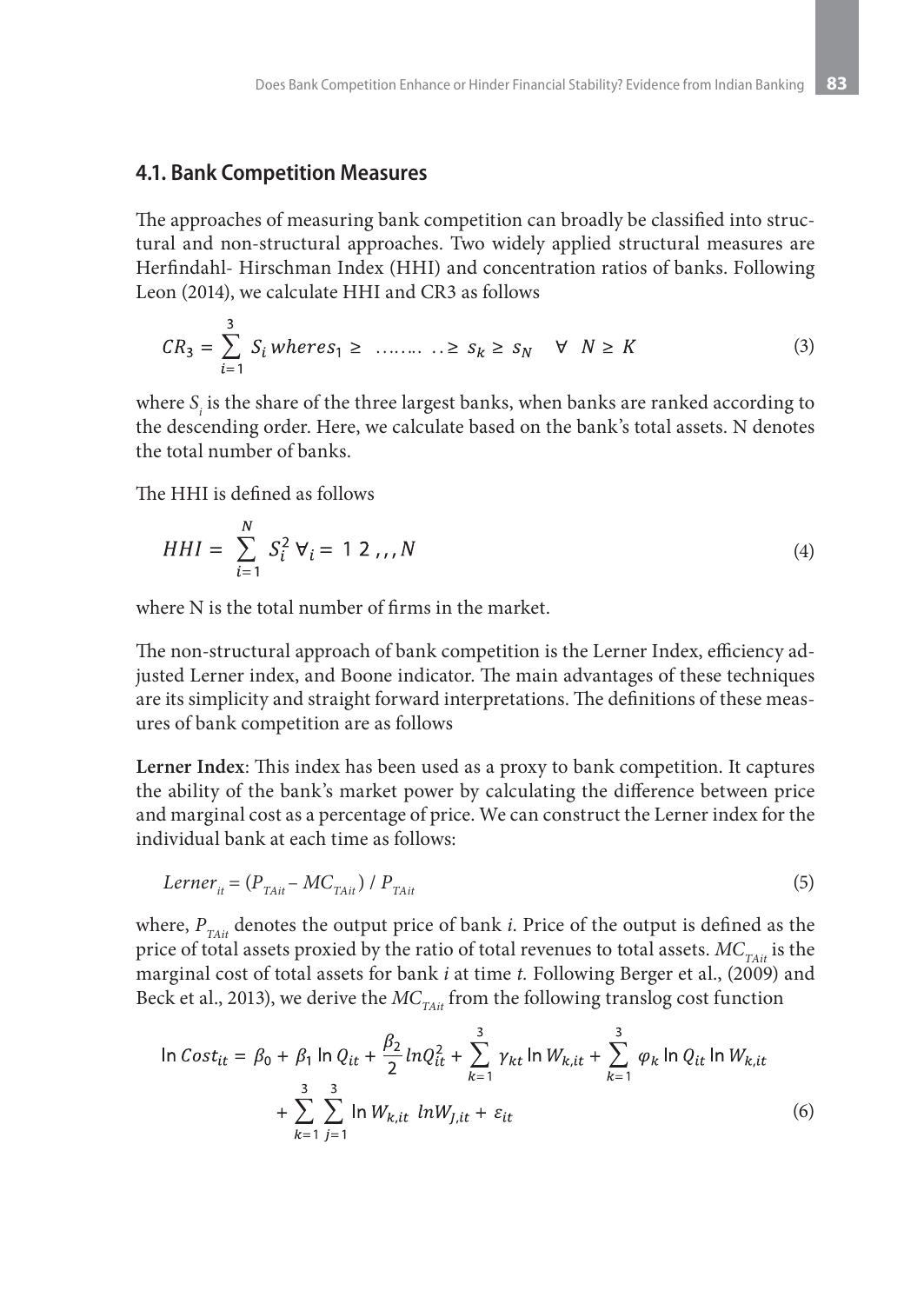where  $Q_i$  represents total earning assets for bank *i* at time *t*.  $W_{k, it}$  are the three input prices  $W_{1,i}$ ,  $W_{2,i}$ , and  $W_{3,i}$  indicate the input prices of labour, capital and funds respectively, and are calculated as the ratio of personnel expenses to a number of employees, ratio of capital expenditure to total fixed assets and ratio of total interest expenses to total customer deposits. Marginal cost is then estimated as :

$$
MC_{T A it} = \frac{Cost_{it}}{Q_{it}} \bigg[ \beta_1 + \beta_2 \ln Q_{it} + \sum_{k=1}^3 \varphi_k \ln W_{k, it} \bigg] \tag{7}
$$

**Adjusted Lerner Index:** According to Koetter et al. (2012), conventional Lerner index does not reflect the true extent of bank competition as the index concerns cost aspect of a firm. Efficiency adjusted Lerner index takes into account both the aspect of profit efficiency and cost-efficiency. The efficiency-adjusted Lerner index can be computed as follows:

Efficiency adjusted 
$$
Lerner_{it} = \frac{\pi_i + tc_i - mc_i * q_i}{\pi_i + tc_i}
$$
 (8)

where,  $\pi$ <sub>i</sub> is the profit of firm *i*, *tc*, *mc*, and *q* are total cost, marginal cost and total output of firm *i* respectively.

**Boone Indicator:** Boone indicator (Profit elasticity) measures market power as an estimate of the percentage decrease in profits resulting from one per cent increase in marginal cost, formally, defined as:

$$
Profit elasticity = \frac{\partial \ln \pi_i}{\partial \ln mc_i}
$$
 (9)

Since profit and marginal cost are negatively related, profit elasticity indicated by (3) should be negative. The implicit idea behind estimating this index is that efficient firms are rewarded more in a highly competitive market.

#### **4.2. Stability Measures: The Z-Score**

Following Laeven and Levine, (2009); and Demirguc-Kunt and Huizinga, (2010), we use the Z-score as an inverse measure of overall bank risk. This measure of stability is constructed based on profitability, leverage, and returns volatility of banks. The Z-score measures the distance from the insolvency and is calculated as

$$
Z_{i,t} = \frac{ROA_{i,t} + \left(\frac{E}{A}\right)_{i,t}}{\sigma (ROA)_{i,t}}\tag{10}
$$

where *ROA<sub>i</sub>* is the period-average return on assets for bank *i*, *E/TA* represents the period-average-to-total-assets ratio for bank *i*, and  $\sigma$   $ROA_{_i}$  denotes the standard deviation of return on assets. In addition, we also employ two additional measures of bank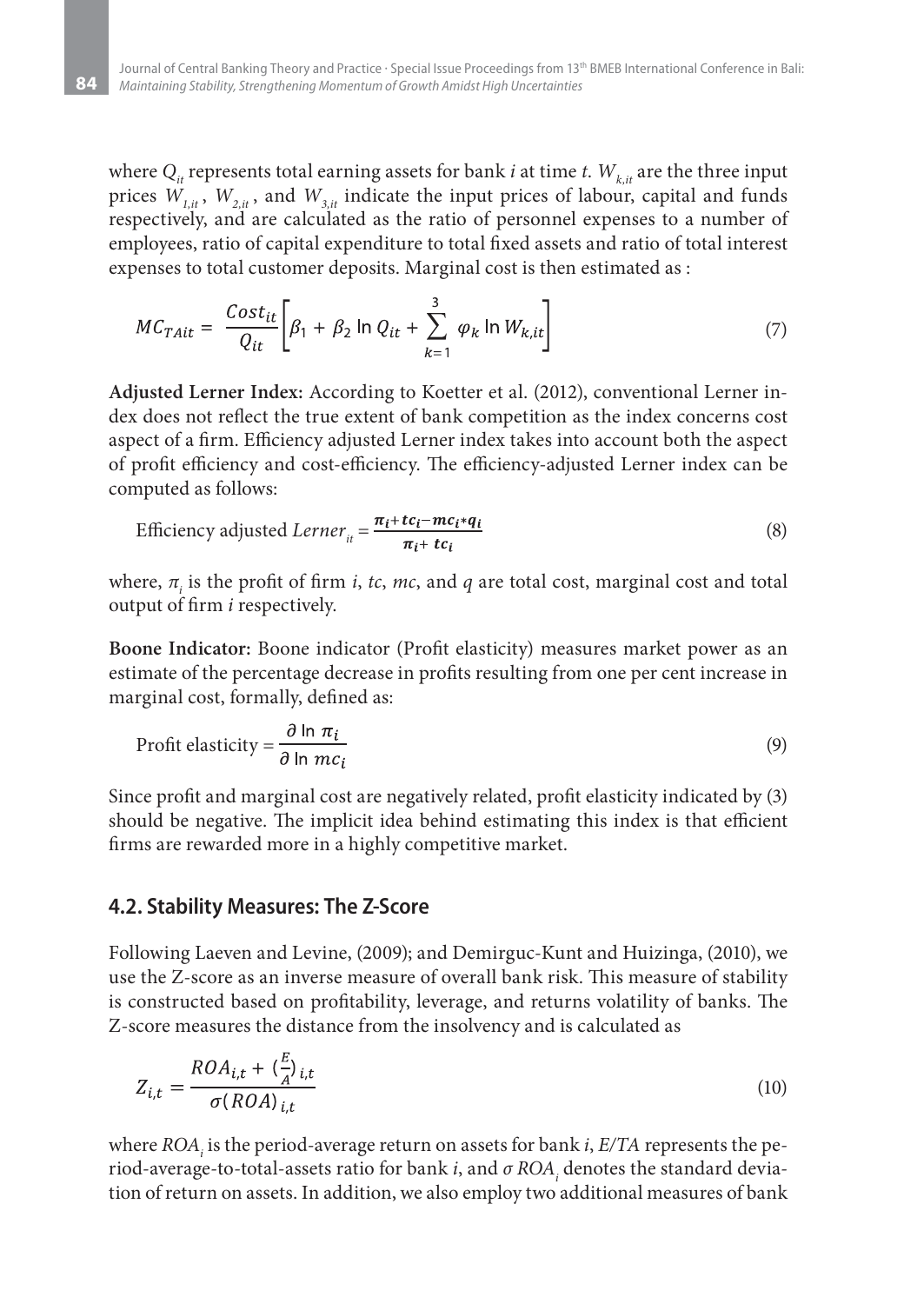stability such as the bank-level ratio of nonperforming loans to total loans; a higher value indicates a riskier loan portfolio. Second, the ratio of equity to total assets has been used as a measure of bank capitalization. A higher ratio indicates a lower bank risk. The details of the variable's definition are presented in Table 1.

| Variable                  | Definitions                                                                                                                                                                                                                                       | Source                    |
|---------------------------|---------------------------------------------------------------------------------------------------------------------------------------------------------------------------------------------------------------------------------------------------|---------------------------|
| Dependent Variables       |                                                                                                                                                                                                                                                   |                           |
| <b>NPLs</b>               | The bank-level ratio of non-performing loans to total loans. The<br>higher value of NPLs indicate a riskier loan portfolio                                                                                                                        | RBI, IBA                  |
| Equity to total<br>assets | It denotes the bank-level capitalisation and measured as the ratio of<br>equity to total assets. A higher value indicates lower bank risk                                                                                                         | RBI                       |
| Z-index                   | This Z-index is an inverse proxy for the firms' probability of failure.<br>A larger value indicates a higher bank stability and less overall bank<br>risk.                                                                                        | RBI, OC                   |
| Independent Variables     |                                                                                                                                                                                                                                                   |                           |
| Lerner Index              | A bank-level indicator to measure the degree of bank competition,<br>This is calculated as mark-up of price over marginal cost                                                                                                                    | RBI, OC                   |
| Adjusted Lerner           | Details has been mentioned in the methodology section                                                                                                                                                                                             | RBI, OC                   |
| Boone Indicator           | Details has been mentioned in the methodology section                                                                                                                                                                                             | RBI, OC                   |
| <b>HHI Deposits</b>       | An aggregate indicator of bank concentration, measured by the<br>Herfindahl-Hirchman Deposits Index, with lower values indicating<br>greater market concentration.                                                                                | RBI, OC                   |
| HHI Loans                 | An aggregate indicator of bank concentration, measured by the<br>Herfindahl-Hirchman Loans Index, with lower values indicating<br>greater market concentration.                                                                                   | RBI, OC                   |
| <b>HHI</b>                | $\sum_{i=1}^{n} s^i$ , is the sum of squared market share of all banks.                                                                                                                                                                           | RBI, OC                   |
| CR <sub>3</sub>           | Percentage of market share in banking sector's total assets held by<br>the three largest banks                                                                                                                                                    | <b>RBI</b>                |
| Control variables         |                                                                                                                                                                                                                                                   |                           |
| <b>Bank Size</b>          | The logarithm value of total assets                                                                                                                                                                                                               | <b>RBI</b>                |
| Assets<br>Composition     | Loans to total assets and fixed assets to total assets ratio are used to<br>measure assets composition                                                                                                                                            | <b>RBI</b>                |
| Diversifications          | Ratio of non-interest operating income to total revenue                                                                                                                                                                                           | <b>RBI</b>                |
| Inefficiency              | Ratio of non-interest expenses to total revenue                                                                                                                                                                                                   | RBI                       |
| Growth                    | Annual growth rate of real GDP with Base, 2004-05)                                                                                                                                                                                                | SOI                       |
| Inflation                 | Annual CPI rate                                                                                                                                                                                                                                   | SOI                       |
| Banking<br>Freedom        | An index that ranges from (1) to (5), with higher values indicating<br>fewer restrictions.                                                                                                                                                        | Djankov et<br>al., (2017) |
| Legal rights<br>index     | An index measuring the degree to which collateral and bankruptcy<br>laws facilitate lending. The index ranges from 0 to 10 with higher<br>scores indicating that collateral and bankruptcy laws are better<br>designed to expand access to credit | Heritage<br>Foundation    |

#### **Table 1: Variable Definitions**

Notes: RBI denotes Reserve Bank of India, IBA denotes Indian Banking Association, CMIE denotes Centre for Monitoring Indian Economy, OC indicates Author's own calculation.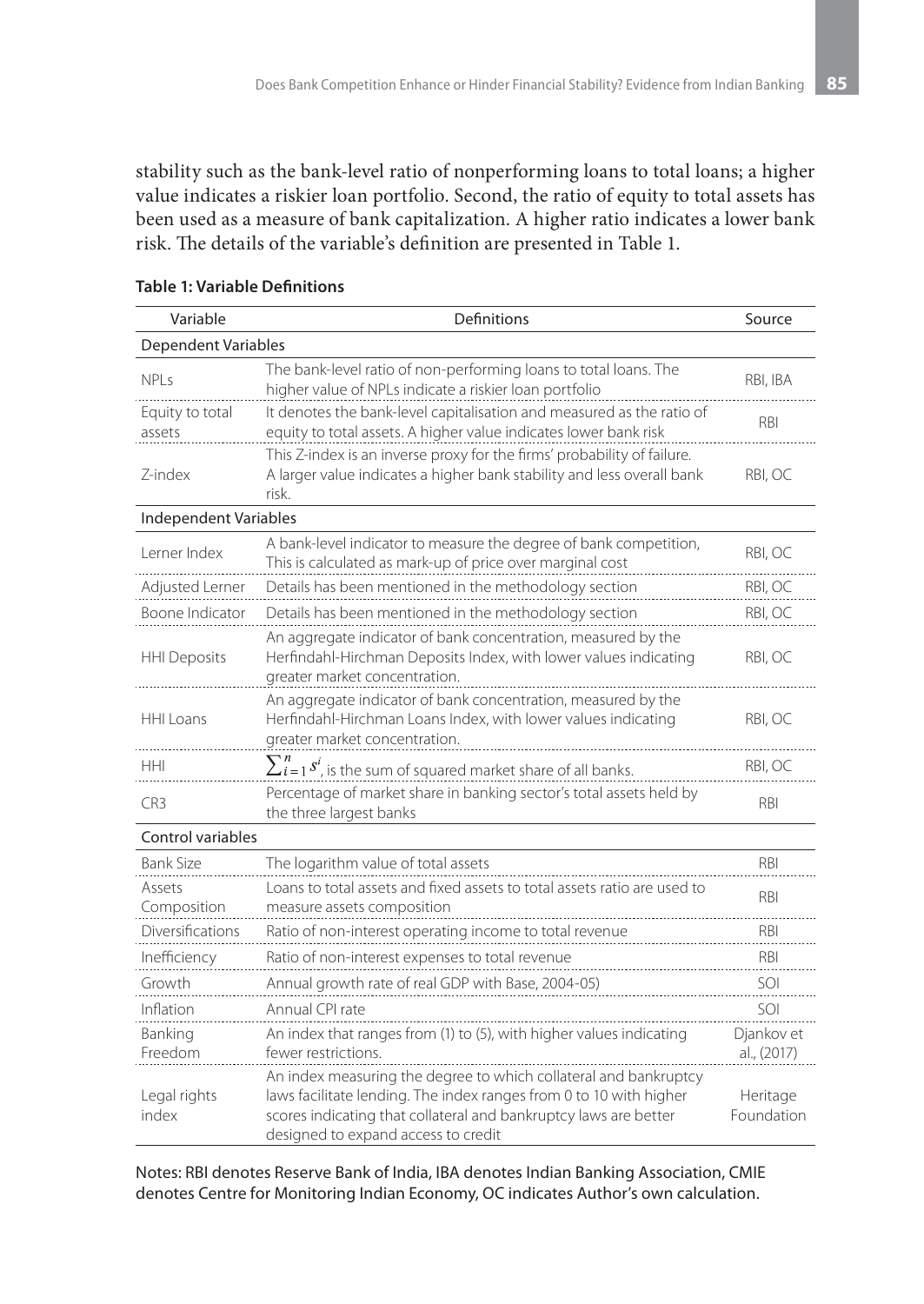### **4.3. Other Control Variables**

We also include a set of bank-specific and macroeconomic variables. The logarithm value of total assets was used to define the bank's size. Loans to assets and fixed assets to total assets were used as a measure of asset composition (Beck et al., 2013). The asset composition provides us the indication about the quality of output. Diversification has been measured by non-interest income to total revenues. Turning to macroeconomic factors, we include log value of GDP per capita and inflation rate. The stability of a financial system is also affected by the rate of inflation (Woodford, 2012; Karim, Al-Habshi, and Abduh, 2016). To examine the impact of inflation on financial stability, we consider rate of inflation as a macroeconomic indicator. Finally, to take account of business environment, we add banking freedom and legal rights index as two variables into our empirical analysis.

### **4.4. Data and Variables Sources**

Data were obtained from *Statistical Tables Relating to Banks in India*, an annual publication of Reserve Bank of India, which provides annual financial statements of individual banks. For the empirical analysis, we select 26 public, 19 private and 25 foreign sector banks for which data are available from 1996 to 2016. However, while choosing the sample of 70 banks, issues related to merger and acquisitions (M&A's) have been taken into account. We have further gone through all M&A to make sure that both banks do not appear post-merger separately in the sample. The process described so far yields an unbalanced panel with 1470 observations, corresponding to 70 commercial banks. Information on macroeconomic variables has been collected from CMIE, States of India (SOI). The macroeconomic variables have been used with the aim to control for variations in economic development. We include the index of legal rights and banking freedom as control variables. Information on the index of legal rights is extracted from Djankov et al., (2007), while Heritage Foundation provides data for banking freedom. See Table 7 for the descriptive statistics of the variables used.

### **5. Results and Discussions**

#### **5.1. Bank Competition Results**

First, we present the results of bank competition for different ownership groups and for the banking sector as a whole during 1996-2016. Table 2 shows the average estimates of market power (inverse of bank competition) for the different ownership group. Since the ownership group consists of banks of different size classes; we assign different weights to banks based on their market shares. The average estimates of Lerner index for the entire banking sector are around 0.22 to 0.36 over the sample period.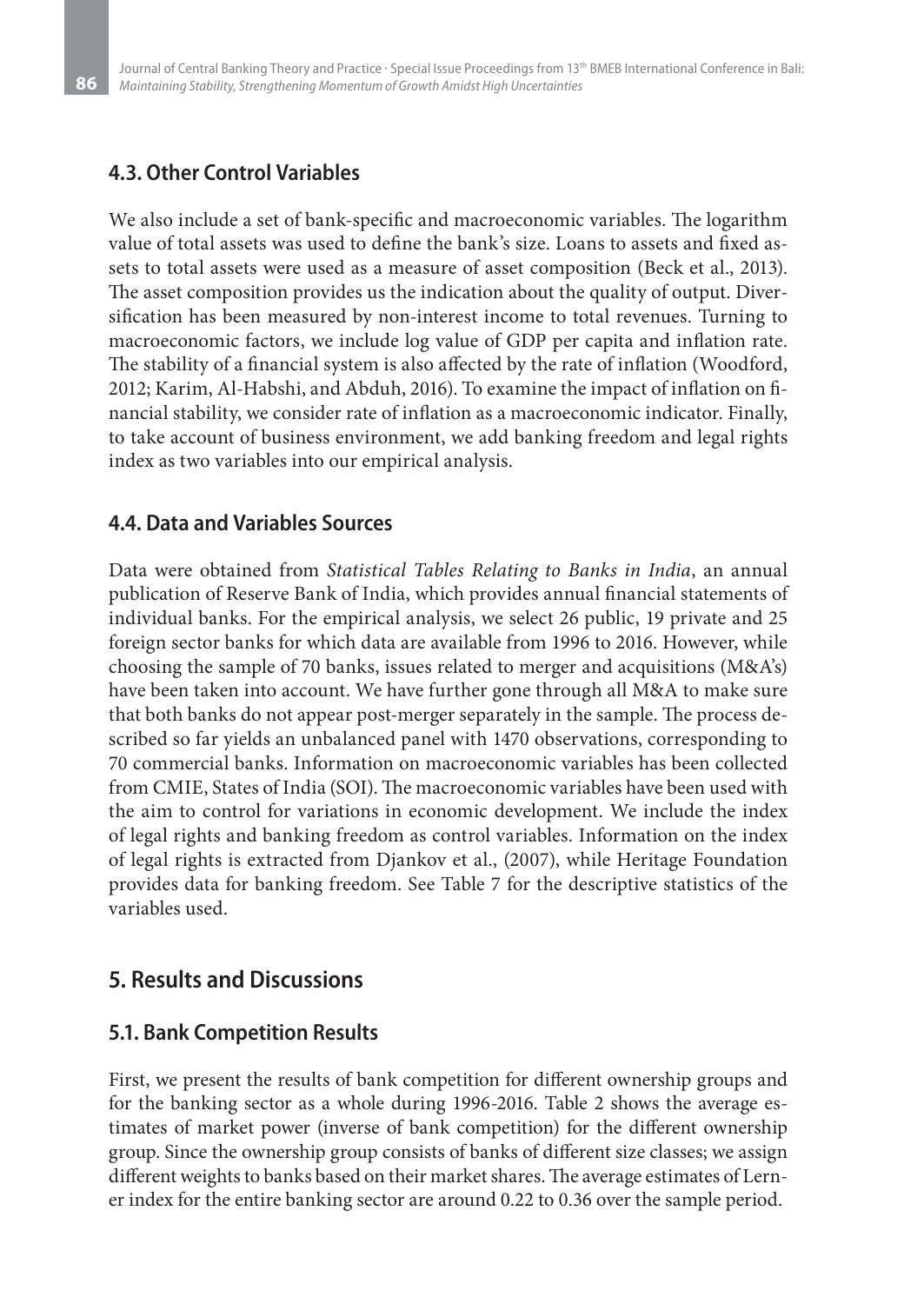|       |                                                                                                                                                                                                                                                                                                                                                                                                                                                                            | Public Banks |                         |                                                                                                                         | Private Banks |       |                                                                                                              | Foreign Banks                                                                                                                                                                                                                                                                                       |                |                                                                                                   | All Banks  |                                                                                                                             |
|-------|----------------------------------------------------------------------------------------------------------------------------------------------------------------------------------------------------------------------------------------------------------------------------------------------------------------------------------------------------------------------------------------------------------------------------------------------------------------------------|--------------|-------------------------|-------------------------------------------------------------------------------------------------------------------------|---------------|-------|--------------------------------------------------------------------------------------------------------------|-----------------------------------------------------------------------------------------------------------------------------------------------------------------------------------------------------------------------------------------------------------------------------------------------------|----------------|---------------------------------------------------------------------------------------------------|------------|-----------------------------------------------------------------------------------------------------------------------------|
| Years | Ξ                                                                                                                                                                                                                                                                                                                                                                                                                                                                          | H            | $\overline{\mathbf{z}}$ | Ξ                                                                                                                       |               |       | Ξ                                                                                                            | <b>HT</b>                                                                                                                                                                                                                                                                                           | $\overline{a}$ | Ξ                                                                                                 | H          | ᇰ                                                                                                                           |
| 1996  |                                                                                                                                                                                                                                                                                                                                                                                                                                                                            |              |                         |                                                                                                                         |               |       |                                                                                                              | 0.244                                                                                                                                                                                                                                                                                               |                | 0.257                                                                                             |            | 0.138                                                                                                                       |
|       |                                                                                                                                                                                                                                                                                                                                                                                                                                                                            |              |                         |                                                                                                                         |               |       |                                                                                                              |                                                                                                                                                                                                                                                                                                     |                |                                                                                                   |            |                                                                                                                             |
|       |                                                                                                                                                                                                                                                                                                                                                                                                                                                                            |              |                         |                                                                                                                         |               |       |                                                                                                              |                                                                                                                                                                                                                                                                                                     |                |                                                                                                   |            | $-0.138$<br>$-0.129$                                                                                                        |
|       |                                                                                                                                                                                                                                                                                                                                                                                                                                                                            |              |                         | $\begin{array}{c} 0.287 \\ 0.270 \\ 0.282 \\ 0.243 \end{array}$                                                         |               |       | $\begin{array}{r} 0.362 \\ 0.366 \\ 0.344 \\ 0.290 \\ 0.290 \\ 0.267 \\ 0.327 \\ 0.323 \\ 0.323 \end{array}$ | $\begin{array}{r} 0.246 \\ 0.198 \\ 0.198 \\ 0.13 \\ 0.121 \\ 0.21 \\ 0.24 \\ 0.240 \\ 0.240 \\ 0.240 \\ 0.240 \\ 0.240 \\ 0.240 \\ 0.240 \\ 0.240 \\ 0.240 \\ 0.240 \\ 0.240 \\ 0.240 \\ 0.240 \\ 0.240 \\ 0.240 \\ 0.240 \\ 0.240 \\ 0.240 \\ 0.240 \\ 0.240 \\ 0.240 \\ 0.240 \\ 0.240 \\ 0.240$ |                | $\begin{array}{c} 0.279 \\ 0.281 \\ 0.240 \\ 0.247 \end{array}$                                   |            | $-0.133$                                                                                                                    |
|       |                                                                                                                                                                                                                                                                                                                                                                                                                                                                            |              |                         | 0.278                                                                                                                   |               |       |                                                                                                              |                                                                                                                                                                                                                                                                                                     |                |                                                                                                   |            | $-0.132$                                                                                                                    |
|       |                                                                                                                                                                                                                                                                                                                                                                                                                                                                            |              |                         |                                                                                                                         |               |       |                                                                                                              |                                                                                                                                                                                                                                                                                                     |                | 0.232                                                                                             |            | $-0.134$                                                                                                                    |
|       |                                                                                                                                                                                                                                                                                                                                                                                                                                                                            |              |                         |                                                                                                                         |               |       |                                                                                                              |                                                                                                                                                                                                                                                                                                     |                | 0.218                                                                                             |            | $-0.139$                                                                                                                    |
|       |                                                                                                                                                                                                                                                                                                                                                                                                                                                                            |              |                         |                                                                                                                         |               |       |                                                                                                              |                                                                                                                                                                                                                                                                                                     |                |                                                                                                   |            |                                                                                                                             |
|       |                                                                                                                                                                                                                                                                                                                                                                                                                                                                            |              |                         |                                                                                                                         |               |       | 0.419                                                                                                        |                                                                                                                                                                                                                                                                                                     |                |                                                                                                   |            | $-0.145$<br>$-0.149$                                                                                                        |
|       |                                                                                                                                                                                                                                                                                                                                                                                                                                                                            |              |                         | 0.278                                                                                                                   |               |       | 0.366<br>0.365<br>0.390                                                                                      |                                                                                                                                                                                                                                                                                                     |                |                                                                                                   | 0.228      | $-0.143$                                                                                                                    |
|       |                                                                                                                                                                                                                                                                                                                                                                                                                                                                            |              |                         |                                                                                                                         |               |       |                                                                                                              |                                                                                                                                                                                                                                                                                                     |                |                                                                                                   |            |                                                                                                                             |
|       |                                                                                                                                                                                                                                                                                                                                                                                                                                                                            |              |                         |                                                                                                                         |               |       |                                                                                                              |                                                                                                                                                                                                                                                                                                     |                | $\begin{array}{r} \hline 0.302 \\ 0.356 \\ 0.326 \\ 0.319 \\ 0.319 \\ 0.322 \\ 0.322 \end{array}$ | 0.231<br>ł | $\begin{tabular}{ c c } \hline 141 & 410 & 500 \\ \hline 010 & 500 & 500 \\ \hline 010 & 500 & 500 \\ \hline \end{tabular}$ |
|       |                                                                                                                                                                                                                                                                                                                                                                                                                                                                            |              |                         |                                                                                                                         |               |       | 0.409<br>0.474                                                                                               |                                                                                                                                                                                                                                                                                                     |                |                                                                                                   | 0.247      |                                                                                                                             |
|       | $\frac{1}{2} \left[ \frac{1}{2} \right] \left[ \frac{1}{2} \right] \left[ \frac{1}{2} \right] \left[ \frac{1}{2} \right] \left[ \frac{1}{2} \right] \left[ \frac{1}{2} \right] \left[ \frac{1}{2} \right] \left[ \frac{1}{2} \right] \left[ \frac{1}{2} \right] \left[ \frac{1}{2} \right] \left[ \frac{1}{2} \right] \left[ \frac{1}{2} \right] \left[ \frac{1}{2} \right] \left[ \frac{1}{2} \right] \left[ \frac{1}{2} \right] \left[ \frac{1}{2} \right] \left[ \frac$ |              |                         | $\begin{array}{r} 0.288 \\ 0.300 \\ 0.387 \\ 0.287 \\ 0.231 \\ 0.292 \\ \end{array}$                                    |               |       |                                                                                                              | $\begin{array}{ c c c c } \hline 0.257 & & & \\ \hline 0.173 & & & \\ \hline 0.300 & & & \\ \hline 0.347 & & & \\ \hline 0.359 & & & \\ \hline 0.281 & & & \\ \hline \end{array}$                                                                                                                   | 0              | 0.339<br>0.343                                                                                    | 0.247      | $-0.157$<br>Ì                                                                                                               |
|       |                                                                                                                                                                                                                                                                                                                                                                                                                                                                            |              |                         |                                                                                                                         |               |       | 0.451<br>0.462<br>0.446                                                                                      |                                                                                                                                                                                                                                                                                                     |                |                                                                                                   | 0.221      | $-0.149$                                                                                                                    |
|       |                                                                                                                                                                                                                                                                                                                                                                                                                                                                            |              |                         | $\frac{282}{0.213}$                                                                                                     |               |       |                                                                                                              | 0.237                                                                                                                                                                                                                                                                                               |                |                                                                                                   | 0.212      | $-0.155$                                                                                                                    |
|       |                                                                                                                                                                                                                                                                                                                                                                                                                                                                            |              |                         |                                                                                                                         |               |       |                                                                                                              | 0.346                                                                                                                                                                                                                                                                                               |                |                                                                                                   | 0.237      |                                                                                                                             |
|       |                                                                                                                                                                                                                                                                                                                                                                                                                                                                            |              |                         | 0.201                                                                                                                   |               |       | 0.443                                                                                                        |                                                                                                                                                                                                                                                                                                     |                | 0.353<br>0.318<br>0.306<br>0.275                                                                  | 0.239      | $-0.145$                                                                                                                    |
|       |                                                                                                                                                                                                                                                                                                                                                                                                                                                                            |              |                         | 0.244                                                                                                                   |               |       | 0.406                                                                                                        | 0.366<br>0.198<br>0.239                                                                                                                                                                                                                                                                             |                |                                                                                                   | 0.164      | $-0.139$                                                                                                                    |
|       |                                                                                                                                                                                                                                                                                                                                                                                                                                                                            |              |                         | 0.243                                                                                                                   |               |       | 0.408                                                                                                        |                                                                                                                                                                                                                                                                                                     |                | 0.296                                                                                             |            | $-0.139$                                                                                                                    |
|       |                                                                                                                                                                                                                                                                                                                                                                                                                                                                            | 0.149        | $-0.118$                | 0.262                                                                                                                   | 0.154         | 0.127 | 0.413                                                                                                        | 0.238                                                                                                                                                                                                                                                                                               | 0.156          | 0.294                                                                                             | 0.146      | $-0.136$                                                                                                                    |
|       | Notes: LI denotes Lerner                                                                                                                                                                                                                                                                                                                                                                                                                                                   |              |                         | · Index, ALI denotes Adjusted Lerner Index, BI denotes Boone Indicator. Each column reports yearly average estimates of |               |       |                                                                                                              |                                                                                                                                                                                                                                                                                                     |                |                                                                                                   |            |                                                                                                                             |

| いっこん こくこ<br><b>107-0pm</b>        |
|-----------------------------------|
|                                   |
|                                   |
|                                   |
|                                   |
|                                   |
|                                   |
|                                   |
|                                   |
|                                   |
|                                   |
|                                   |
|                                   |
|                                   |
|                                   |
|                                   |
|                                   |
| she Marino in Marino Shipper to a |
| )<br>)<br>-                       |
|                                   |
|                                   |
|                                   |
|                                   |
|                                   |
|                                   |
| - CRASS IRAN                      |
|                                   |
|                                   |
|                                   |
|                                   |
|                                   |
|                                   |
|                                   |
|                                   |
|                                   |
|                                   |
|                                   |
|                                   |
|                                   |
|                                   |
| ١                                 |
|                                   |
|                                   |
|                                   |
|                                   |
|                                   |
|                                   |
| l able 2. A<br>is district        |
|                                   |
| ŕ                                 |
|                                   |

 $\circ$ 

the bank level Lerner indices (weighted by market share) for all ownership groups over the period 1996-2016. Higher values indicate increased market power; lower values indicate increased degree of competition. In each case, averages for each year are obtained from the bank-level

the bank level Lerner indices (weighted by market share) for all ownership groups over the period 1996-2016. Higher values indicate increased market power; lower values indicate increased degree of competition. In each case, averages for each year are obtained from the bank-level

estimates of market power using Lerner index, adjusted Lerner index and profit elasticity (Boone indicator) respectively.

estimates of market power using Lerner index, adjusted Lerner index and profit elasticity (Boone indicator) respectively.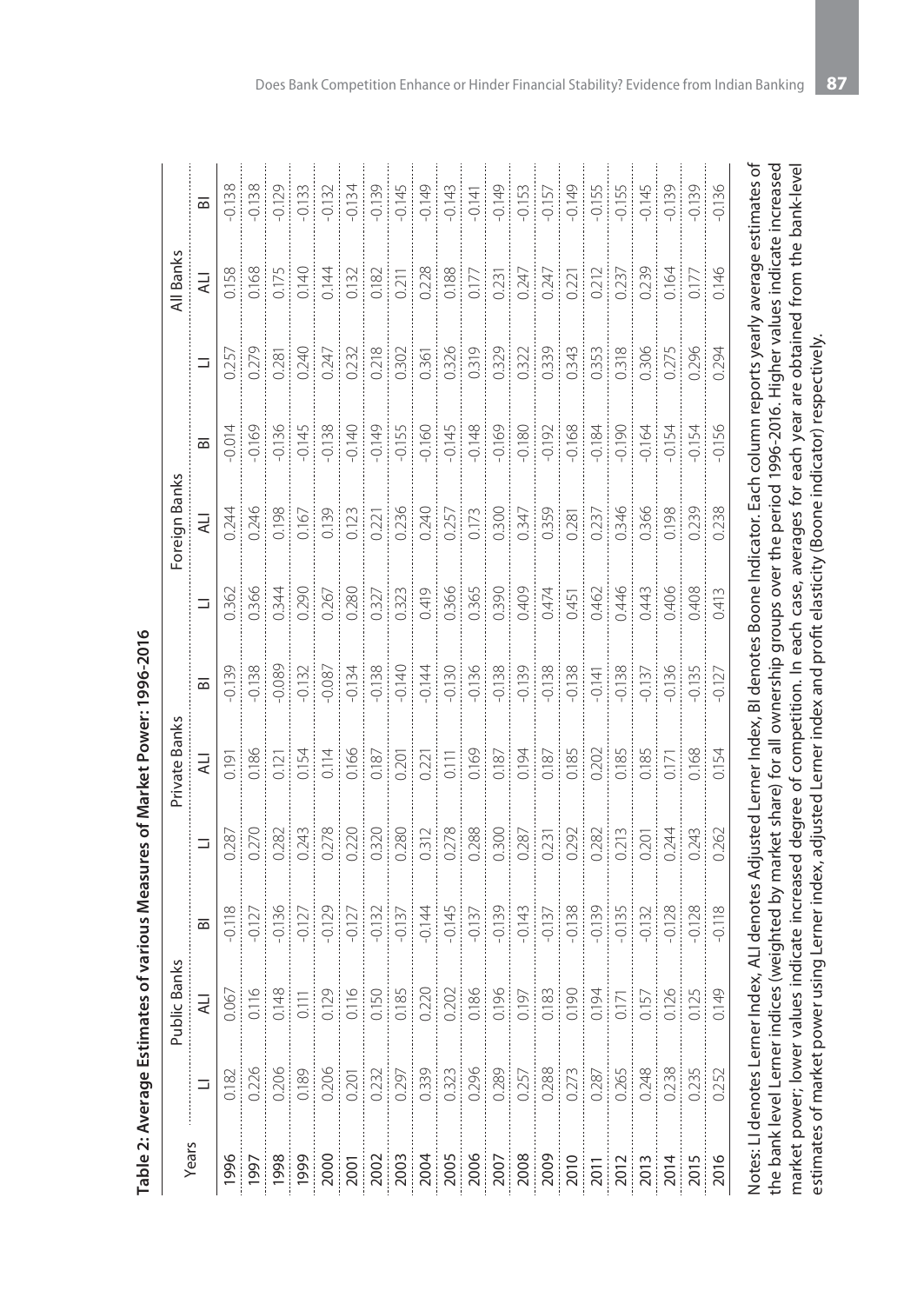For public sector banks, this average estimate ranges between 0.18 to 0.33, while in case of private and foreign banks, the average estimates of Lerner index appear to be comparatively higher. Lerner index for private and foreign banks ranges between 0.20 to 0.32, and 0.26 to 0.46 respectively. These estimated results suggest the implications of financial sector reforms initiated in Indian banking system in two major rounds. It is noticed that during first-generation reform (1992-1998), there has been a decrease in market power of Indian banks as indicated by the smaller values of both Lerner index and adjusted Lerner index. However, during second-generation reforms post-1999, Indian banking system has witnessed the process of consolidation through mergers and acquisitions and implementation of many structural reforms (Prasad and Ghosh, 2007). The process of M&A in Indian banking post-1999 became stronger and in most cases, mergers happened due to restructuring of weak banks (Sensarma and Jayadev, 2007). This observation is empirically documented by the gradual increase in the estimates of market power both in aggregate level as well as across different ownership groups. The increase in estimates of Lerner index indicates the consolidation of Indian banks during 1999-2011. As far as Boone indicator measure of bank competition is concerned, we find results in contrast to our expectations. According to this indicator, foreign banks appear to be relatively more competitive than public and private sector banks. This observation lends support to the argument that financial globalization across both developing and developed economies and gradual penetration of foreign banks in local market help foreign banks to be more competitive (Claessens et al., 2009).

### **5.2. Competition and stability Results**

In Table 3, we present the results that show the impact of bank competition and market structure on financial stability. First, we test for the presence of the heteroskedasticity in our data set with the help of the Breush-Pagan/Godfrey/ Cook-Weisberg statistic. We also run different tests to check the validity and relevance of the instruments. Using Hansen's J test and first stage F-test, we see both the relevance and the validity of the instruments of the degree of market power. The results show the presence of heteroskedasticity in our estimated models, and therefore, the use of GMM estimator is justified for all models.

In our empirical analysis, we use three indicators of financial stability measures. In Table 3, model (1-3) explains the effect of bank competition on NPLs. Similarly, model (4- 6) shows the results of the competition on the bank's capitalization ratio and model (7-9) exhibits the impact of competition on Z-index. All the models include Lerner index, HHI-deposits index, or HHI-loan index as inverse measures of bank competition. The coefficients of lagged dependent variables in all the estimated models are positive and statistically significant at 1% level indicating the persistent of the indicators over time. In model 1 to 3, the negative and statistically significant coefficient of Lerner index at 1% implies that as banks exercise higher market power, they exert a negative effect on NPL.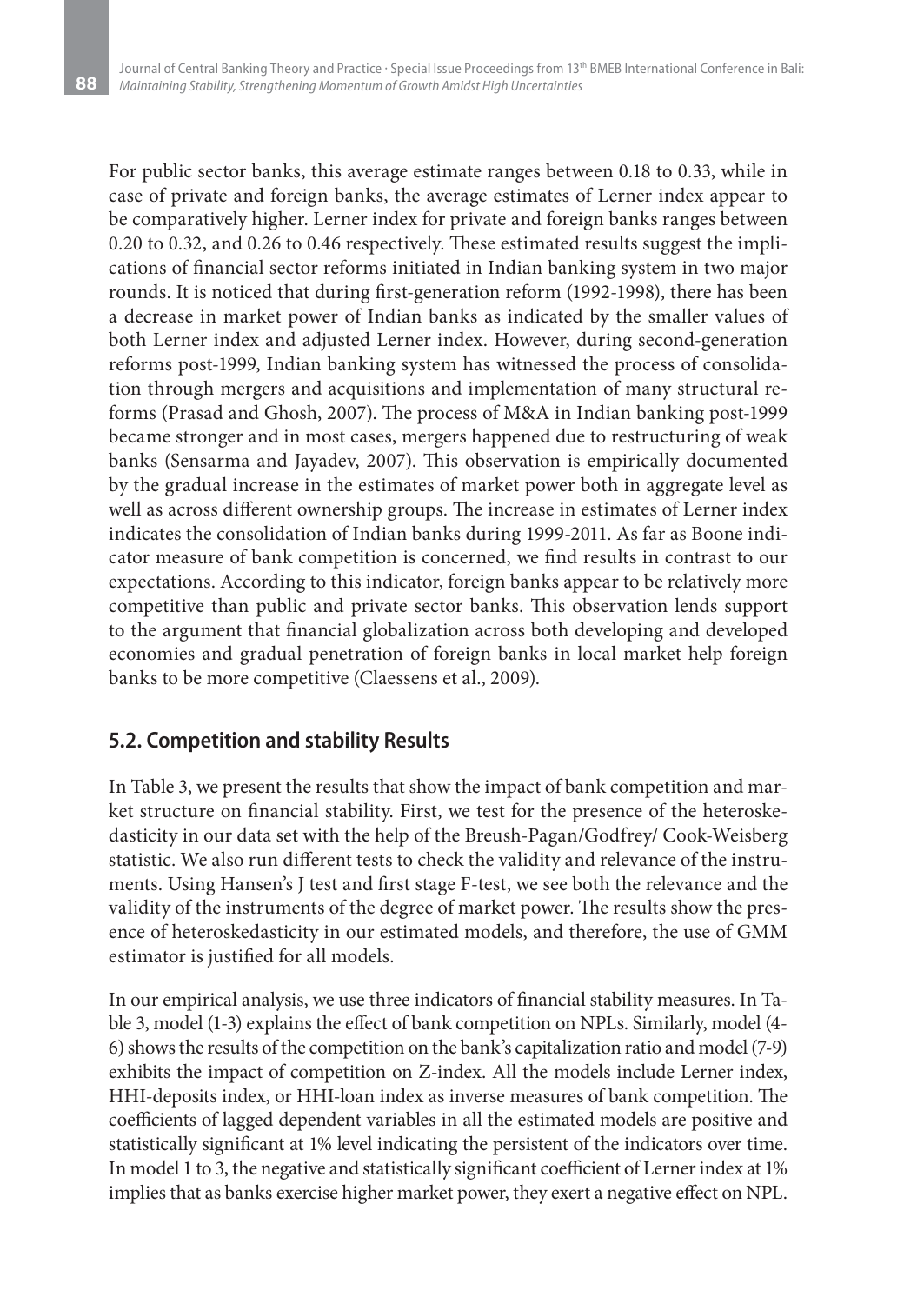|                                                                                                                                                                                                                                                                                                                                                                                                                                                                                |                          | Nonperforming loans to Total Loans |                             |                                                                            | Equity to total Assets   |                                                                    |                            | Z-Score                   |                                                                         |
|--------------------------------------------------------------------------------------------------------------------------------------------------------------------------------------------------------------------------------------------------------------------------------------------------------------------------------------------------------------------------------------------------------------------------------------------------------------------------------|--------------------------|------------------------------------|-----------------------------|----------------------------------------------------------------------------|--------------------------|--------------------------------------------------------------------|----------------------------|---------------------------|-------------------------------------------------------------------------|
|                                                                                                                                                                                                                                                                                                                                                                                                                                                                                | Model <sup>1</sup>       | Model <sub>(2)</sub>               | Aodel (3)                   | Model (4)                                                                  | Model <sub>(5)</sub>     | Aodel (6)                                                          | Model <sub>(7)</sub>       | Model (8)                 | Model (9)                                                               |
|                                                                                                                                                                                                                                                                                                                                                                                                                                                                                | erner Index              | HI Deposits                        | <b>HHILoans</b>             | erner Index                                                                | <b>HHI Deposits</b>      | HILoans                                                            | erner Index                | <b>HI</b> Deposits        | HHI Loans                                                               |
|                                                                                                                                                                                                                                                                                                                                                                                                                                                                                | $0.65***$                | $0.67***$                          | $0.70****$                  | $0.74***$                                                                  | $0.85***$                | $0.88***$                                                          | $0.73***$                  | $0.88***$                 | $0.77***$                                                               |
| Lagged NPA/EQ to TA / Z-score                                                                                                                                                                                                                                                                                                                                                                                                                                                  | $(0.0971)$<br>$-9.78***$ |                                    | (0.0684)                    | $(0.0939)$<br>2.31***                                                      | $(0.0641)$<br>$-0.55***$ | (0.0606)                                                           | $\frac{(0.0848)}{2.20***}$ |                           | $(0.0836)$<br>$-0.96***$                                                |
|                                                                                                                                                                                                                                                                                                                                                                                                                                                                                |                          | $\underbrace{0.0963}_{339***}$     | $-4.44***$                  |                                                                            |                          |                                                                    |                            | $(0.0937)$<br>-1.46***    |                                                                         |
| Degree of Market Power                                                                                                                                                                                                                                                                                                                                                                                                                                                         | $(4.2512)$<br>7.99****   | (3.6894)                           |                             | $(1.1052)$<br>-1.65***                                                     | (1.4382)                 |                                                                    | (1.3424)                   | (2.5580)                  |                                                                         |
|                                                                                                                                                                                                                                                                                                                                                                                                                                                                                |                          | 560.1***                           | $(6.0489)$<br>651.2***      |                                                                            | $\overline{16}.1$        | $(1.1331)$<br>76.7***                                              |                            | $191.6***$                | $(2.5869)$<br>$42.6***$                                                 |
| Market Power Squared                                                                                                                                                                                                                                                                                                                                                                                                                                                           | (4.9035)                 | (4.1390)                           | (621.19)                    |                                                                            | (177.3)                  |                                                                    | (1.2078)                   | (350.9)                   |                                                                         |
| Inflection Points                                                                                                                                                                                                                                                                                                                                                                                                                                                              | $0.17\,$                 | $0.21\,$                           | $\frac{0.15}{-0.24***}$     | $\begin{array}{r} (0.9775) \\ 0.74 \\ \hline 0.74 \\ -0.09*** \end{array}$ | $\frac{0.05}{-0.08***}$  | $\begin{array}{r} (123.27) \\ 0.06 \\ \hline -0.06*** \end{array}$ | $0.70\,$                   | $0.02\,$                  | $\underbrace{159.85}_{0.01}$<br>$\underbrace{0.01}_{0.11***}$           |
|                                                                                                                                                                                                                                                                                                                                                                                                                                                                                | $-0.22***$               | $-0.28***$                         |                             |                                                                            |                          |                                                                    | $-0.12***$                 | $-0.16***$                |                                                                         |
| Loans to Assets                                                                                                                                                                                                                                                                                                                                                                                                                                                                | $(0.1637)$<br>$0.03***$  |                                    |                             |                                                                            |                          |                                                                    |                            |                           |                                                                         |
|                                                                                                                                                                                                                                                                                                                                                                                                                                                                                |                          | $(0.1879)$<br>$-0.06$              | $\frac{(0.1811)}{0.007***}$ | $(0.0652)$<br>$0.016***$                                                   | $(0.0667)$<br>$-0.005$   | $(0.0645)$<br>-0.005***                                            | $(0.0789)$<br>$0.017***$   | $(0.1065)$<br>$-0.008***$ | $\begin{array}{r} 0.1148 \\ -0.008 \\ 0.0068 \\ 0.05^{***} \end{array}$ |
| Fixed Assets to Total Assets                                                                                                                                                                                                                                                                                                                                                                                                                                                   | $(0.0740)$<br>$0.02***$  | $(0.0440)$<br>$0.05***$            |                             |                                                                            |                          |                                                                    |                            |                           |                                                                         |
|                                                                                                                                                                                                                                                                                                                                                                                                                                                                                |                          |                                    | $(0.0450)$<br>$0.06***$     | $(0.0235)$<br>$-0.04***$                                                   | $(0.0055)$<br>$-0.03***$ | $(0.0046)$<br>$-0.02***$                                           | $(0.0232)$<br>$-0.05***$   | $(0.007)$<br>$-0.01***$   |                                                                         |
| <b>Bank Size</b>                                                                                                                                                                                                                                                                                                                                                                                                                                                               | $(0.0419)$<br>$-0.01***$ | $(0.0337)$<br>$0.01***$            | $(0.0359)$<br>$0.01***$     | $(0.0225)$<br>$0.01***$                                                    | $(0.0280)$<br>$0.01**$   | $(0.0232)$<br>$0.01***$                                            | $(0.0267)$<br>$0.01***$    | $(0.0368)$<br>$0.007***$  | $(0.0259)$<br>$0.005***$                                                |
|                                                                                                                                                                                                                                                                                                                                                                                                                                                                                |                          |                                    |                             |                                                                            |                          |                                                                    |                            |                           |                                                                         |
| Legal Rights                                                                                                                                                                                                                                                                                                                                                                                                                                                                   |                          | $0.0167$<br>$0.22***$              | $(0.0168)$<br>$0.29***$     | $(0.0077)$<br>-0.08***                                                     |                          |                                                                    |                            |                           |                                                                         |
|                                                                                                                                                                                                                                                                                                                                                                                                                                                                                | $(0.0173)$<br>$-0.37***$ |                                    |                             |                                                                            | $(0.0085)$<br>$-0.11***$ | $(0.0085)$<br>$-0.09***$                                           | $(0.0084)$<br>$-0.06***$   | $(0.008)$<br>$-0.03***$   | $(0.008)$<br>$0.06***$                                                  |
| Log (GDPpc)                                                                                                                                                                                                                                                                                                                                                                                                                                                                    | (0.0941)                 | (0.1139)                           | (0.0951)                    | (0.0646)                                                                   | (0.0571)                 | (0.0565)                                                           | (0.06568)                  | (0.0524)                  | (0.3598)                                                                |
| Number of Banks                                                                                                                                                                                                                                                                                                                                                                                                                                                                | $\approx$                | $\approx$                          | $\gtrsim$                   | $\approx$                                                                  |                          | $\gtrsim$                                                          | R                          | R                         | $\approx$                                                               |
| Number of Instruments                                                                                                                                                                                                                                                                                                                                                                                                                                                          | $\odot$                  | $69$                               | $\odot$                     | $69\,$                                                                     | $\odot$                  | $\odot$                                                            | $\circledcirc$             | $\odot$                   | $\degree$                                                               |
| First Stage F-test                                                                                                                                                                                                                                                                                                                                                                                                                                                             | 36.03 (0.00)             | 78.45 (0.00                        | 73.04 (0.00)                | 14.32(0.00)                                                                | 86.46(0.00)              | 176.86(0.00)                                                       | 248.38(0.00)               | 158.95(0.00               | 158.07(0)                                                               |
| Heteroskedasticity Test                                                                                                                                                                                                                                                                                                                                                                                                                                                        | 589.56                   | 458.35                             | 658.59                      | 3590.56                                                                    | 132.82                   | 262.23                                                             | 80.41                      | 220.24                    | 230.76                                                                  |
| Hansen's $Jx^2$                                                                                                                                                                                                                                                                                                                                                                                                                                                                | 61.06(0.43)              | 52.06 (0.40)                       | 58.76 (0.52                 | 64.85(0.31)                                                                | 64.41(0.23)              | 82.11 (0.25                                                        | 61.55(0.42)                | 61.03(0.43)               | 59.26(0.0)                                                              |
| AR(1) P-value                                                                                                                                                                                                                                                                                                                                                                                                                                                                  | 0.00                     | 0.00                               | 0.00                        | 0.01                                                                       | 0.01                     | 0.01                                                               | 0.01                       | 0.01                      | 0.01                                                                    |
| AR(2) P-value                                                                                                                                                                                                                                                                                                                                                                                                                                                                  | 0.31                     | 0.39                               | 0.43                        | 0.06                                                                       | 0.06                     | 0.06                                                               | 0.05                       | 0.08                      | 0.28                                                                    |
| Note: Model 1, 2 and 3 shows the effect of bank competition on NPLs. Model 4, 5, and 6 exhibits the effect of competition on equity to total assets and model<br>7, 8, and 9 demonstrates the effect of competition on Z-index. Table 3 shoes the GMM-regression with standard errors.Columns in table report estimated<br>coefficients of each model. Figures in parentheses represent values of t-statistics. Equations estimated using system generalized method of moments |                          |                                    |                             |                                                                            |                          |                                                                    |                            |                           |                                                                         |
|                                                                                                                                                                                                                                                                                                                                                                                                                                                                                |                          |                                    |                             |                                                                            |                          |                                                                    |                            |                           |                                                                         |

coefficients of each model. Figures in parentheses represent values of t-statistics. Equations estimated using system generalized method of moments. '\*' indicates statistically significant at 10% level of significance, '\*\*'denotes statistically significant at 5% level and '\*\*\*'denotes statistical significance at 1% level. The first stage F statistic tests the relevance of the instrumental variables, while rejecting the hypothesis implies that variables are not exogenous. The Hansen J statistic tests the validity of the instruments used and the rejection implies that the instruments are not valid. Standard robust standard errors are reported in

 $^{**}$  indicates statistically significant at 10% level of significance,  $^{***}$ denotes statistically significant at 5% level and  $^{***}$ denotes statistical significance at 1% level.<br>The first stage F statistic tests the relev

I statistic tests the validity of the instruments used and the rejection implies that the instruments are not valid. Standard robust standard errors are reported in

the parentheses.

the parentheses.

Table 3: Dependent variables: Nonperforming Loans to Total Loans, Equity to Total Assets and Z-index **Table 3: Dependent variables: Nonperforming Loans to Total Loans, Equity to Total Assets and Z-index**  $\pm$ 

 $\hat{\mathbf{r}}$ à.  $\hat{r}$ à. ÷  $\ddot{ }$ l.  $\ddot{\phantom{a}}$  $\hat{r}$  $\sim$  1  $\sim$  1  $\ddot{ }$  $\ddot{\phantom{a}}$  $\pm$  $\frac{1}{2}$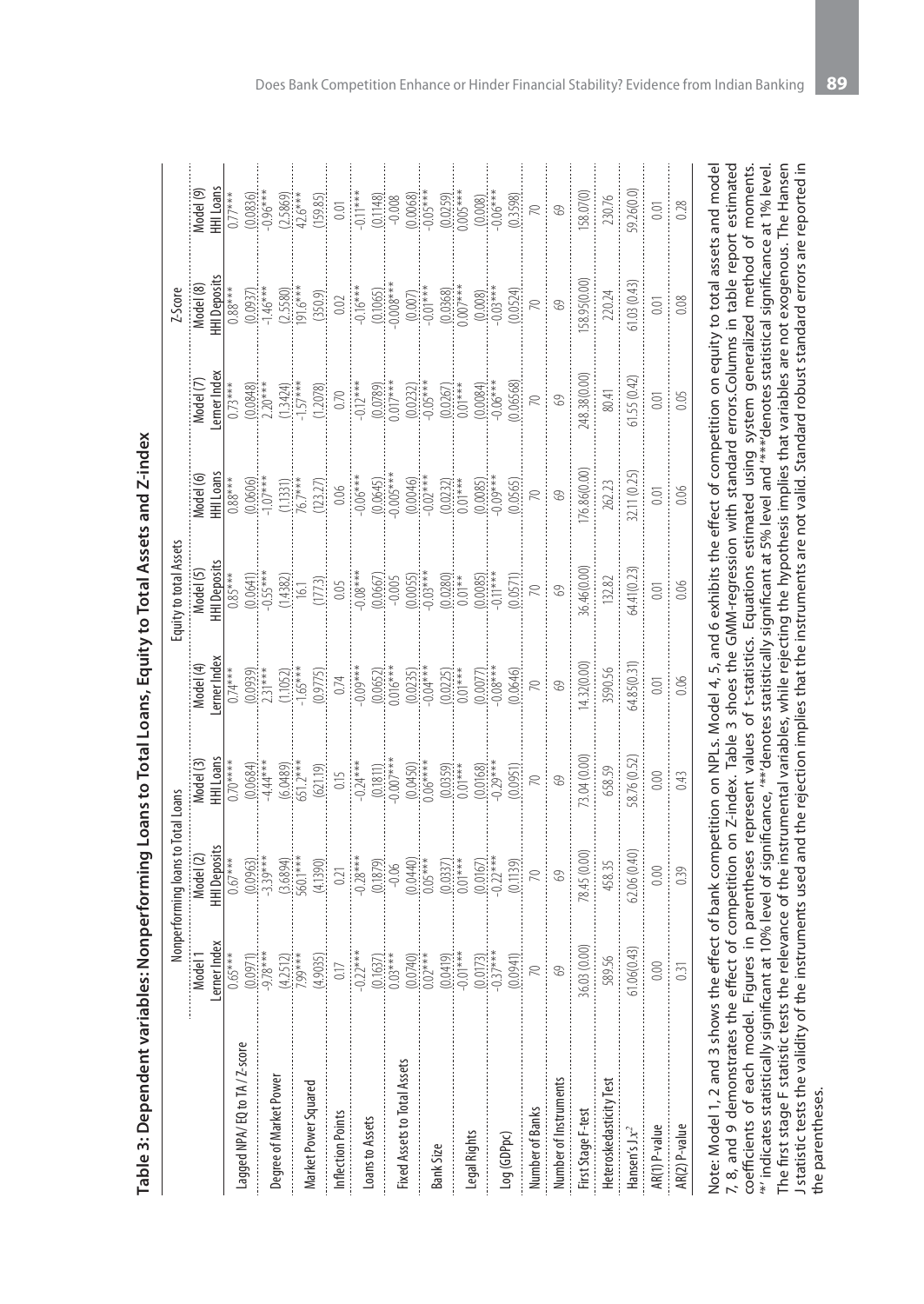The higher degree of bank competition by reducing the interest rates margins encourages borrowers to invest the credit in risky projects resulting in a higher proportion of impaired loans to total loans in India. This negative effect of competition as reflected in the market power on NPLs supports the competition-stability view in Indian banking.

Similarly, when we use HHI- deposit and HHI- loan indices, we observe that the linear coefficients are negative and significant, whereas the quadratic coefficients turned out to be positive and significant. For instance, in model 1, the inflection point is 0.17, which is approximately the 4<sup>th</sup> percentile of the Lerner index distribution, implying that more than 95% of data are lies above the inflection points. A comparative analysis of the results using the HHI deposits and loans also indicates the negative and significant relationship between market power and the ratio of nonperforming loans to total loans. The findings imply that in India, a higher level of market power reduces the problem of NPLs. Our results are consistent with "competition-stability" view of Boyd and De Nicolo (2005). The findings indicate that higher competition in Indian banking results in riskier loan portfolios. The results are consistent across the three different proxies of bank competition.

We further investigate the effect of competition on stability using equity to total assets as a proxy for financial stability in model 4 to 6. The positive and significant coefficient of Lerner index in the model (4) indicates that banks with higher market power enable the banks to hold more equity capital to absorb the losses resulting from their high loan portfolio risks, which in turn helps the banks to be financially stable. However, this effect is not consistent across all models. In the case of HHI deposits and HHI loans, we find negative and significant coefficients of competition measures on equity to total capital. Considering the higher amount of non-performing loans, the International Monetary Fund (IMF) has advised India to increase the capitalization base of some banks, particularly the public sector banks (The Economic Times, April 11, 2019). Therefore, as far as bank's capitalization is concerned, we find mixed results supporting the case of both competition-stability and competition fragility views.

Model 7 to 9 of Table 3 presents the effect of bank competition on banking stability using Z-index as an inverse proxy of overall risk. Findings show that the coefficient of the Lerner index is positive and has a significant effect on Z-index in model (7). This implies that any increase in the level of market power or decrease in the level of competition increases the stability of Indian banking. A higher value for the Z-index arises from higher earnings or more capital and gives surge in greater financial stability. On the other hand, a greater variation in the earnings reduces the z-index and thereby increases bank's overall risks (Beck et al., 2013). The positive coefficient of Lerner index lends support in favour of "competition fragility" view that an increase in the level of bank competition is likely to erode the franchise value of banks and motivates banks to increase the risk exposure. On the other hand, the negative coefficients of HHI in the loan and deposit markets indicate that a higher degree of market power negatively affects financial stability in Indian banking and this finding lends support to compe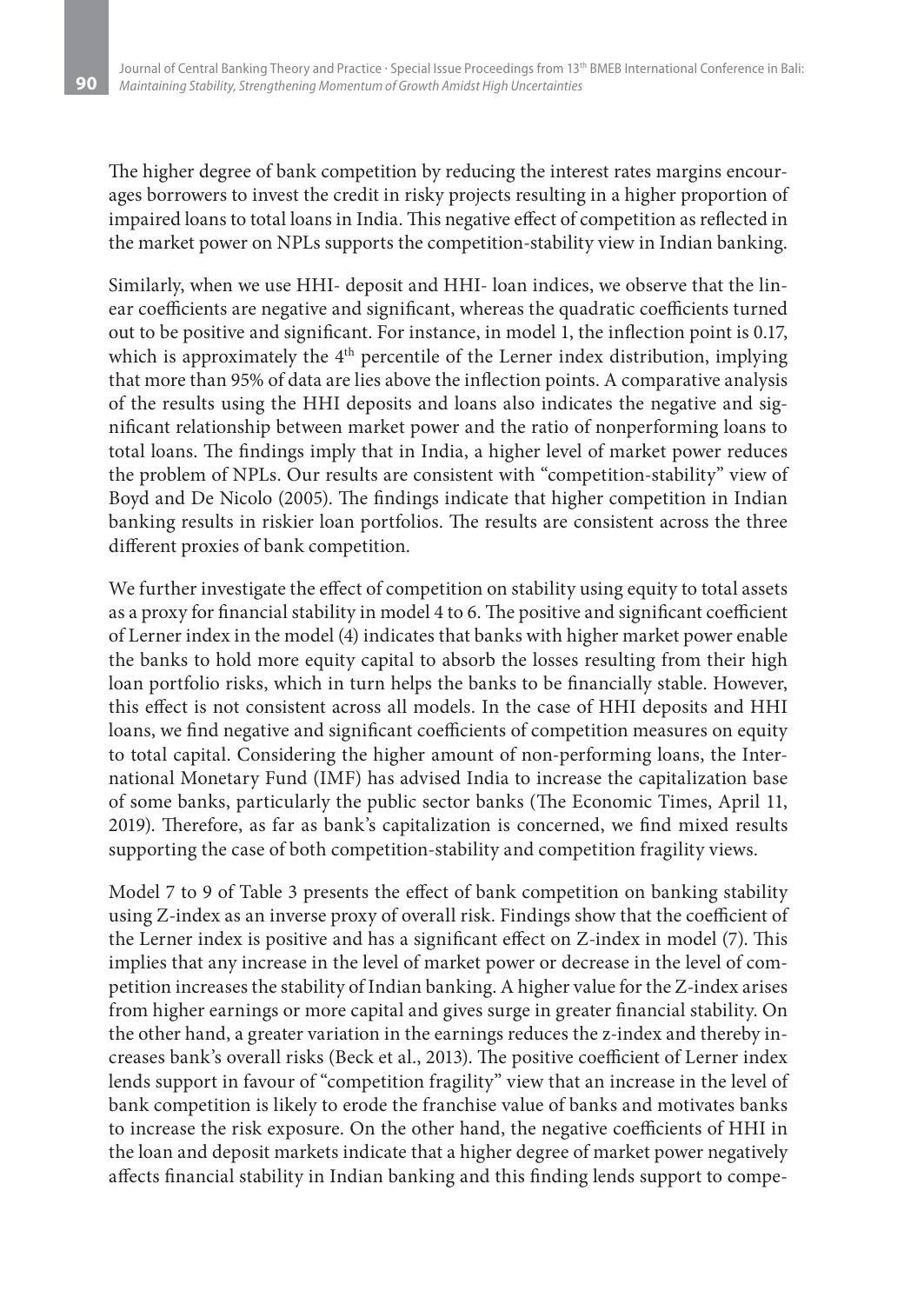tition-fragility approach. This finding is in line with the existing literature of Rakshit and Bardhan (2019).

The quadratic term of competition measures in model 1 to 9 gives us an indication of the non-linearity between competition and stability in India from 1996 to 2016. Following Berger et al., (2013) and Tabak et al., (2012), we find the non-linear relationship in the Indian case. Model (4) and (7) demonstrates a negative and significant sign of the linear term of Lerner index. This suggests that the relationship between competition and stability is non-linear and inverted U-shaped. We further calculated the inflection points for all the models and compare the dataset to understand the relationship between the two aspects. The inflection point in the model  $(7)$  is highest and at  $+0.70$ , which is approximately 75th percentile, indicating that 75% of the data in the Lerner index distribution lies below the inflection point. This finding of us is in line with Noman (2017).

As far as the control variables are concerned, as expected banks with a larger percentage of loans to total loans have lower capitalizations and higher NPLs. The larger banks in India which are mostly public sector banks suffer from higher NPLs. However, large banks appear to be more stable. This is because large banks are less sensitive to credit risks. The business environment which is captured by the banking freedom index and legal right index also gives predicted results for the case of the Indian financial sector. The positive and significant relationship between banking freedom and Z-index validates the necessity of business environment for a well-functioning financial system.

As far as the ownership effect is concerned, as observed earlier, the coefficients of lagged Z-score, equity to total assets, and NPL are positive and statistically significant. In table 4, the coefficient of Lerner index in case of public sector banks implies a positive impact of market power on banking soundness. This observation lends support to competition-fragility view. However, the effect is not uniform in case of private and foreign banks, and hence, the findings provide support to both competition-stability and competition-fragility approach. While considering the impact of market power on Z-score, we do not find any significant effect of market power on stability measures in case of foreign banks. Public sector banks in India by lowering the level of competition can reduce the problem of growing non-performing loans. The negative and significant effect of Lerner index on NPL suggests that higher market power in public sector banks reduces the problem of impaired loans. This finding finally lends support to the "competition-stability' views. Since foreign banks in India are less prone to the problem of non-performing assets, we observe no significant impact of the Lerner index on NPL. In order to examine the effect of the financial crisis on stability, we group the data into sub-periods i.e. 1996 to 2008 and 2009 to 2016 and run the regression. We do not find any significant differences in the results before and post the financial crisis, and, hence, we conclude that crisis had no significant impact on Indian financial sector stability<sup>7</sup>.

<sup>7</sup> For the sake of brevity, results on the impact of financial crisis ( pre and post) on stability has not been reported. The results are available on request.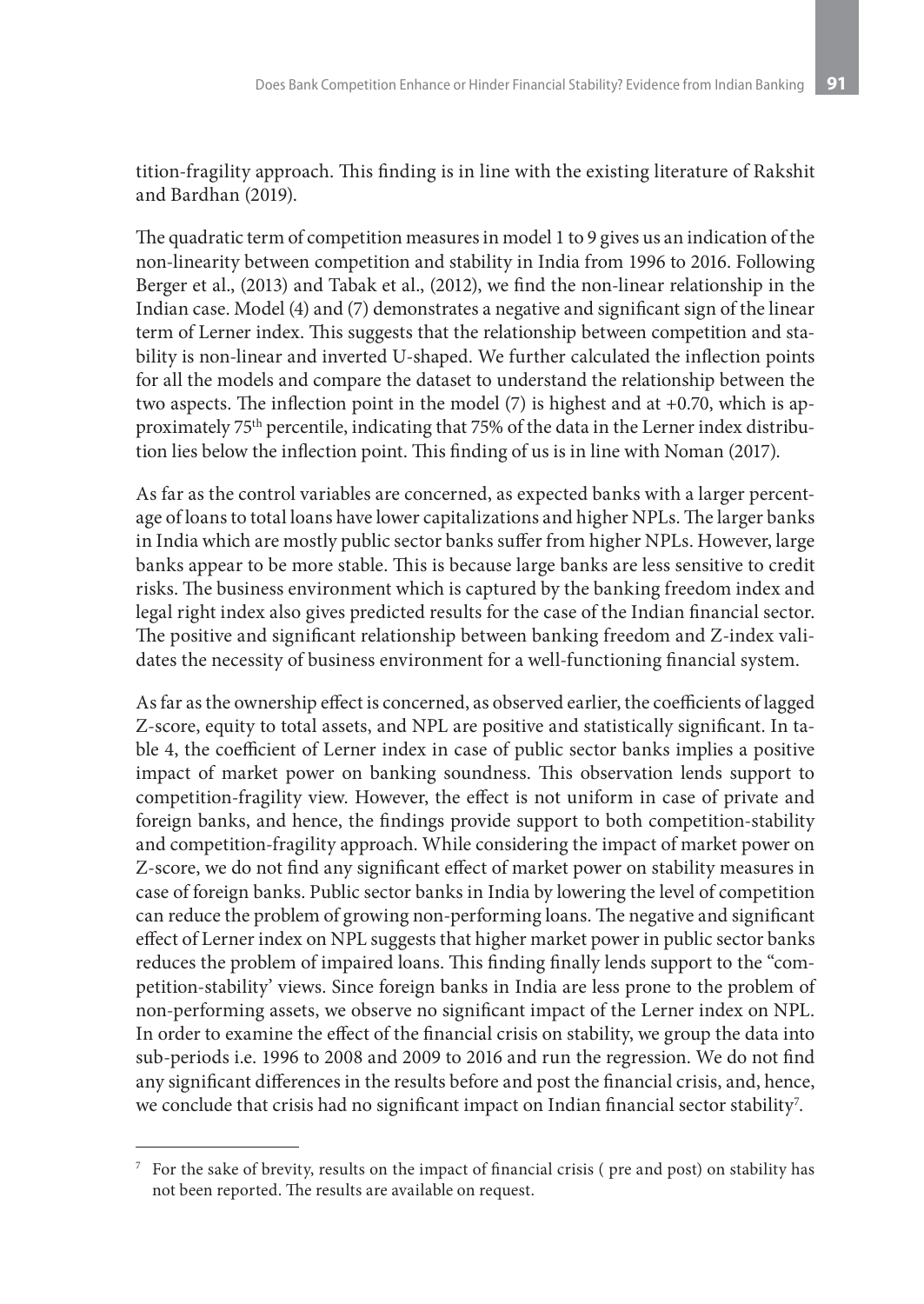| c |
|---|
|   |
|   |
|   |
|   |
| Í |
|   |
|   |
| Í |
|   |

|                         |                                                                                                                                                                                                             | Public Sector Banks                                                                                                                                                                                           |                                                                                                                                                                                                                                                                                                                                                                                                                                                                   |                                                                                                                                                                                                                                                                                                                                                                                                                                                                                              | Private Sector Banks                                                                                                                                                                                                                                                                                                                 |              |                                                                                                                                                                                                                                                                                                                       | Foreign Banks                                                                                                                                                                                                                                                                                                                                   |                                                                                                                                                                                                                                                                                                   |
|-------------------------|-------------------------------------------------------------------------------------------------------------------------------------------------------------------------------------------------------------|---------------------------------------------------------------------------------------------------------------------------------------------------------------------------------------------------------------|-------------------------------------------------------------------------------------------------------------------------------------------------------------------------------------------------------------------------------------------------------------------------------------------------------------------------------------------------------------------------------------------------------------------------------------------------------------------|----------------------------------------------------------------------------------------------------------------------------------------------------------------------------------------------------------------------------------------------------------------------------------------------------------------------------------------------------------------------------------------------------------------------------------------------------------------------------------------------|--------------------------------------------------------------------------------------------------------------------------------------------------------------------------------------------------------------------------------------------------------------------------------------------------------------------------------------|--------------|-----------------------------------------------------------------------------------------------------------------------------------------------------------------------------------------------------------------------------------------------------------------------------------------------------------------------|-------------------------------------------------------------------------------------------------------------------------------------------------------------------------------------------------------------------------------------------------------------------------------------------------------------------------------------------------|---------------------------------------------------------------------------------------------------------------------------------------------------------------------------------------------------------------------------------------------------------------------------------------------------|
|                         | Z-Score                                                                                                                                                                                                     | Equity to Assets                                                                                                                                                                                              | NPA                                                                                                                                                                                                                                                                                                                                                                                                                                                               | Z-Score                                                                                                                                                                                                                                                                                                                                                                                                                                                                                      | Equity to Assets                                                                                                                                                                                                                                                                                                                     | NPA          | Z-Score                                                                                                                                                                                                                                                                                                               | Equity to Assets                                                                                                                                                                                                                                                                                                                                | NPA                                                                                                                                                                                                                                                                                               |
| Lagged Z-score          | (0.2702)<br>$0.47***$                                                                                                                                                                                       |                                                                                                                                                                                                               |                                                                                                                                                                                                                                                                                                                                                                                                                                                                   | (0.3853)<br>$0.45***$                                                                                                                                                                                                                                                                                                                                                                                                                                                                        |                                                                                                                                                                                                                                                                                                                                      |              | $0.37***$<br>(0.2308)                                                                                                                                                                                                                                                                                                 |                                                                                                                                                                                                                                                                                                                                                 |                                                                                                                                                                                                                                                                                                   |
| Lagged equity to assets |                                                                                                                                                                                                             | $0.57***$<br>(0.1024)                                                                                                                                                                                         |                                                                                                                                                                                                                                                                                                                                                                                                                                                                   |                                                                                                                                                                                                                                                                                                                                                                                                                                                                                              | $0.45***$<br>(0.2211)                                                                                                                                                                                                                                                                                                                |              |                                                                                                                                                                                                                                                                                                                       | $0.51***$<br>(0.2579)                                                                                                                                                                                                                                                                                                                           |                                                                                                                                                                                                                                                                                                   |
| Lagged NPA              |                                                                                                                                                                                                             |                                                                                                                                                                                                               |                                                                                                                                                                                                                                                                                                                                                                                                                                                                   |                                                                                                                                                                                                                                                                                                                                                                                                                                                                                              |                                                                                                                                                                                                                                                                                                                                      |              |                                                                                                                                                                                                                                                                                                                       |                                                                                                                                                                                                                                                                                                                                                 |                                                                                                                                                                                                                                                                                                   |
| Lerner Index            | $1.64**$                                                                                                                                                                                                    |                                                                                                                                                                                                               |                                                                                                                                                                                                                                                                                                                                                                                                                                                                   |                                                                                                                                                                                                                                                                                                                                                                                                                                                                                              |                                                                                                                                                                                                                                                                                                                                      |              |                                                                                                                                                                                                                                                                                                                       |                                                                                                                                                                                                                                                                                                                                                 |                                                                                                                                                                                                                                                                                                   |
| Lerner Index Square     |                                                                                                                                                                                                             |                                                                                                                                                                                                               |                                                                                                                                                                                                                                                                                                                                                                                                                                                                   |                                                                                                                                                                                                                                                                                                                                                                                                                                                                                              |                                                                                                                                                                                                                                                                                                                                      |              |                                                                                                                                                                                                                                                                                                                       |                                                                                                                                                                                                                                                                                                                                                 |                                                                                                                                                                                                                                                                                                   |
| Loan to Total Assets    |                                                                                                                                                                                                             |                                                                                                                                                                                                               |                                                                                                                                                                                                                                                                                                                                                                                                                                                                   |                                                                                                                                                                                                                                                                                                                                                                                                                                                                                              |                                                                                                                                                                                                                                                                                                                                      |              |                                                                                                                                                                                                                                                                                                                       |                                                                                                                                                                                                                                                                                                                                                 |                                                                                                                                                                                                                                                                                                   |
| Fixed Assets to Total   |                                                                                                                                                                                                             |                                                                                                                                                                                                               |                                                                                                                                                                                                                                                                                                                                                                                                                                                                   |                                                                                                                                                                                                                                                                                                                                                                                                                                                                                              |                                                                                                                                                                                                                                                                                                                                      |              |                                                                                                                                                                                                                                                                                                                       |                                                                                                                                                                                                                                                                                                                                                 |                                                                                                                                                                                                                                                                                                   |
| Size                    | $\begin{array}{r} (0.3982)\\ -1.30^{**}\\ (-1.5750)\\ -1.5750\\ (0.018)\\ -0.008\\ (0.0061)\\ -0.002\\ (0.0401)\\ -0.00401\\ (0.0477)\\ -0.00401\\ (0.0477)\\ -0.00401\\ (0.0477)\\ 0.01^{***} \end{array}$ | $\begin{bmatrix} 107 \\ -109 \\ -9.64 \\ -0.65 \\ -0.05 \\ -0.05 \\ -0.05 \\ -0.05 \\ -0.05 \\ -0.05 \\ -0.05 \\ -0.05 \\ -0.04 \\ -0.044 \\ -0.044 \\ -0.044 \\ -0.044 \\ -0.044 \\ -0.009 \\ \end{bmatrix}$ | $\begin{array}{l} \begin{array}{l} \text{(16)} \text{(17)} \text{(18)} \text{(19)} \text{(19)} \text{(19)} \text{(19)} \text{(19)} \text{(19)} \text{(19)} \text{(19)} \text{(19)} \text{(19)} \text{(19)} \text{(19)} \text{(19)} \text{(19)} \text{(19)} \text{(19)} \text{(19)} \text{(19)} \text{(19)} \text{(19)} \text{(19)} \text{(19)} \text{(19)} \text{(19)} \text{(19)} \text{(19)} \text{(19)} \text{(19)} \text{(19)} \text{(19)} \text{(19)} \text$ |                                                                                                                                                                                                                                                                                                                                                                                                                                                                                              |                                                                                                                                                                                                                                                                                                                                      |              |                                                                                                                                                                                                                                                                                                                       |                                                                                                                                                                                                                                                                                                                                                 |                                                                                                                                                                                                                                                                                                   |
| Log (GDPpc)             |                                                                                                                                                                                                             |                                                                                                                                                                                                               |                                                                                                                                                                                                                                                                                                                                                                                                                                                                   |                                                                                                                                                                                                                                                                                                                                                                                                                                                                                              |                                                                                                                                                                                                                                                                                                                                      |              |                                                                                                                                                                                                                                                                                                                       |                                                                                                                                                                                                                                                                                                                                                 |                                                                                                                                                                                                                                                                                                   |
| Legal Right             | (0.0067)                                                                                                                                                                                                    |                                                                                                                                                                                                               | $(0.0223)$<br>$26$                                                                                                                                                                                                                                                                                                                                                                                                                                                | $\begin{array}{r} \text{(19)} \\ \text{(19)} \\ \text{(19)} \\ \text{(19)} \\ \text{(19)} \\ \text{(19)} \\ \text{(19)} \\ \text{(19)} \\ \text{(19)} \\ \text{(19)} \\ \text{(19)} \\ \text{(19)} \\ \text{(19)} \\ \text{(19)} \\ \text{(19)} \\ \text{(19)} \\ \text{(19)} \\ \text{(19)} \\ \text{(19)} \\ \text{(19)} \\ \text{(19)} \\ \text{(19)} \\ \text{(19)} \\ \text{(19)} \\ \text{(19)} \\ \text{(19)} \\ \text{(19)} \\ \text{(19)} \\ \text{(19)} \\ \text{(19)} \\ \text{($ | $\begin{array}{l} \text{13.59} \\[-3.59] \\[-3.59] \\[-3.59] \\[-3.59] \\[-3.59] \\[-3.59] \\[-3.59] \\[-3.59] \\[-3.59] \\[-3.59] \\[-3.59] \\[-3.59] \\[-3.59] \\[-3.59] \\[-3.59] \\[-3.59] \\[-3.59] \\[-3.59] \\[-3.59] \\[-3.59] \\[-3.59] \\[-3.59] \\[-3.59] \\[-3.59] \\[-3.59] \\[-3.59] \\[-3.59] \\[-3.59] \\[-3.59] \\$ |              | $\begin{bmatrix} 1000 \\ -0.5362 \\ -0.7562 \\ -0.17639 \\ -0.0368 \\ -0.0368 \\ -0.0368 \\ -0.0369 \\ -0.0369 \\ -0.0369 \\ -0.0369 \\ -0.0369 \\ -0.0369 \\ -0.0369 \\ -0.0369 \\ -0.0369 \\ -0.0369 \\ -0.0369 \\ -0.0369 \\ -0.0369 \\ -0.0369 \\ -0.0369 \\ -0.0369 \\ -0.0369 \\ -0.0369 \\ -0.0369 \\ -0.0369$ | $\begin{array}{r} 0.94 \\[-4pt] 0.35 \\[-4pt] -0.35 \\[-4pt] -0.35 \\[-4pt] -0.35 \\[-4pt] -0.35 \\[-4pt] -0.35 \\[-4pt] -0.35 \\[-4pt] -0.35 \\[-4pt] -0.35 \\[-4pt] -0.35 \\[-4pt] -0.35 \\[-4pt] -0.35 \\[-4pt] -0.35 \\[-4pt] -0.35 \\[-4pt] -0.35 \\[-4pt] -0.35 \\[-4pt] -0.35 \\[-4pt] -0.35 \\[-4pt] -0.35 \\[-4pt] -0.35 \\[-4pt] -0.$ | $\begin{array}{l} 0.7874\\ 0.1520\\ -0.140\\ -0.194\\ -0.194\\ -0.194\\ -0.194\\ -0.194\\ -0.194\\ -0.0194\\ -0.000\\ -0.000\\ -0.000\\ -0.000\\ -0.000\\ -0.000\\ -0.000\\ -0.000\\ -0.000\\ -0.000\\ -0.000\\ -0.000\\ -0.000\\ -0.000\\ -0.000\\ -0.000\\ -0.000\\ -0.000\\ -0.000\\ -0.000\\$ |
| Number of Banks         | $26\,$                                                                                                                                                                                                      | $(0.0062)$<br>$26$                                                                                                                                                                                            |                                                                                                                                                                                                                                                                                                                                                                                                                                                                   |                                                                                                                                                                                                                                                                                                                                                                                                                                                                                              |                                                                                                                                                                                                                                                                                                                                      |              |                                                                                                                                                                                                                                                                                                                       |                                                                                                                                                                                                                                                                                                                                                 |                                                                                                                                                                                                                                                                                                   |
| First Stage F test      | 11.63 (0.00)                                                                                                                                                                                                | 31.57 (0.00)                                                                                                                                                                                                  | 107.6 (0.0                                                                                                                                                                                                                                                                                                                                                                                                                                                        | 46.08                                                                                                                                                                                                                                                                                                                                                                                                                                                                                        | 11.98(0.04)                                                                                                                                                                                                                                                                                                                          | 39.60 (0.00) | 3.81(0.003)                                                                                                                                                                                                                                                                                                           | 3.32 (0.009)                                                                                                                                                                                                                                                                                                                                    |                                                                                                                                                                                                                                                                                                   |
| Hansen Test (P Value)   | 13.08(0.34)                                                                                                                                                                                                 | 15.87 (0.93)                                                                                                                                                                                                  | (93.0) 12.9                                                                                                                                                                                                                                                                                                                                                                                                                                                       | 9.62 (0.99)                                                                                                                                                                                                                                                                                                                                                                                                                                                                                  | 9.92 (0.99)                                                                                                                                                                                                                                                                                                                          | 9.42(0.99)   | 13.59 (0.96)                                                                                                                                                                                                                                                                                                          | 15.05 (0.95)                                                                                                                                                                                                                                                                                                                                    |                                                                                                                                                                                                                                                                                                   |
| AR(1) (P-value)         | $-1.59(0.112)$                                                                                                                                                                                              | $-1.41(0.015)$                                                                                                                                                                                                | $-336(0.001)$                                                                                                                                                                                                                                                                                                                                                                                                                                                     | 1.13(0.26)                                                                                                                                                                                                                                                                                                                                                                                                                                                                                   | $-1.36(0.017)$                                                                                                                                                                                                                                                                                                                       | 10.09 (1.00) | 2.00 (0.046)                                                                                                                                                                                                                                                                                                          | $-1.94(0.05)$                                                                                                                                                                                                                                                                                                                                   |                                                                                                                                                                                                                                                                                                   |
| AR(2) (p-value)         | 0.96(0.338)                                                                                                                                                                                                 | 0.82(0.41)                                                                                                                                                                                                    | $-0.78(0.43)$                                                                                                                                                                                                                                                                                                                                                                                                                                                     | 0.46(0.64)                                                                                                                                                                                                                                                                                                                                                                                                                                                                                   | 0.36(0.72)                                                                                                                                                                                                                                                                                                                           | 3.09 (0.21)  | 1.38(0.166)                                                                                                                                                                                                                                                                                                           | 1.61(0.107)                                                                                                                                                                                                                                                                                                                                     | 1.58(0.56)                                                                                                                                                                                                                                                                                        |

system generalized method of moments. '\*' indicates statistically significant at 10% level of significance, '\*\*'denotes statistically significant at 5% level and '\*\*\*'denotes statistical significance at 1% level. The first stage F statistic tests the relevance of the instrumental variables, while rejecting the hypothesis implies that variables are not exogenous. The Hansen J statistic tests the validity of the instruments used and the rejection implies that the instruments

system generalized method of moments. '\*' indicates statistically significant at 10% level of significance, '\*\*'denotes statistically significant at 5% level and \*\*\*denotes statistical significance at 1% level. The first stage F statistic tests the relevance of the instrumental variables, while rejecting the hypothesis implies that variables are not exogenous. The Hansen J statistic tests the validity of the instruments used and the rejection implies that the instruments

are not valid. Standard robust standard errors are reported in the parentheses.

are not valid. Standard robust standard errors are reported in the parentheses.

Journal of Central Banking Theory and Practice · Special Issue Proceedings from 13th BMEB International Conference in Bali: **92** *Maintaining Stability, Strengthening Momentum of Growth Amidst High Uncertainties*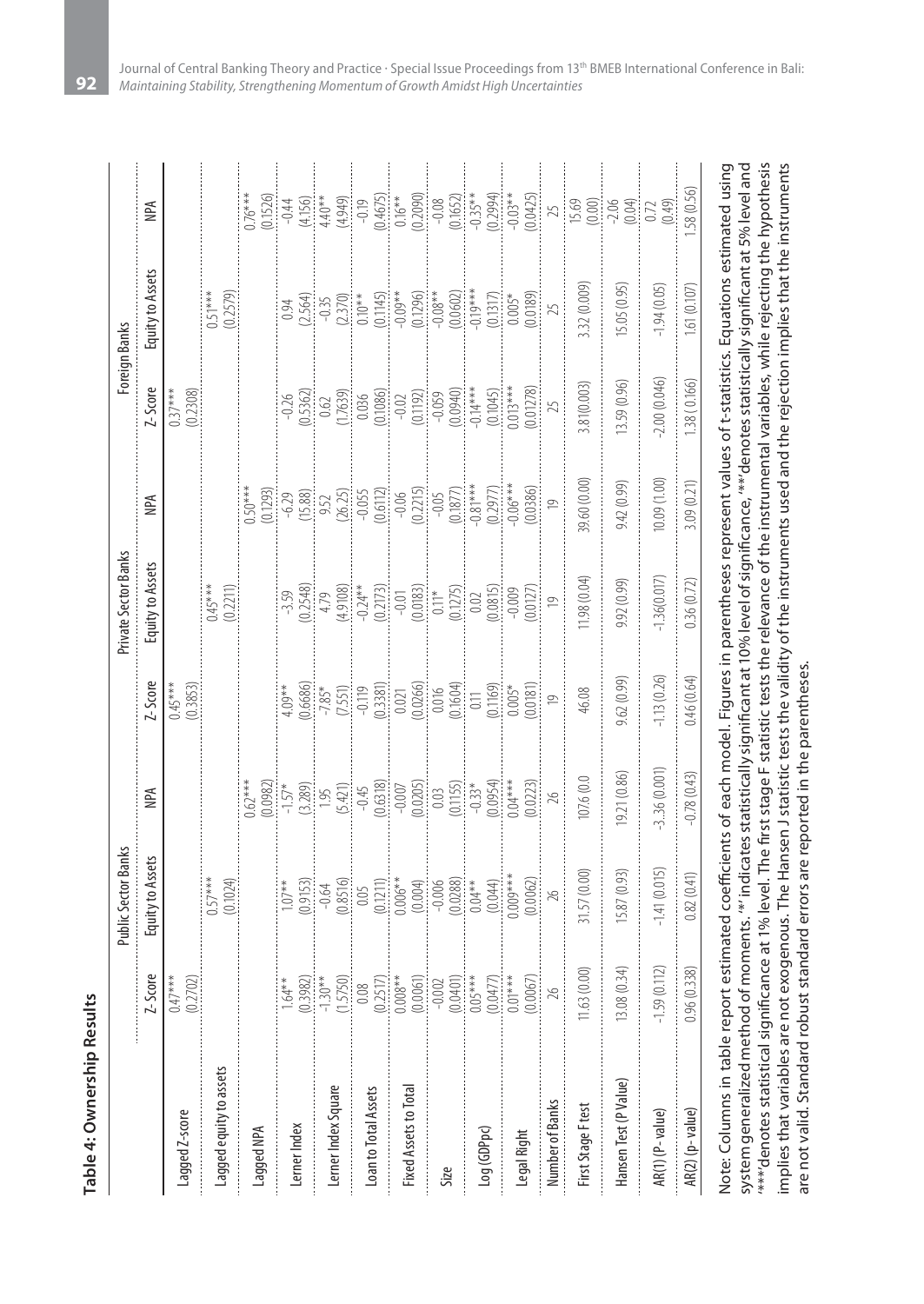#### **Robustness Tests**

We run a number of robustness tests on our main results. In order to do so, we change the nature of competition variables along with few bank-specific characteristics. In addition to the Lerner index, we introduce two new measures of bank competition namely efficiency adjusted Lerner index and Boone indicator. In table 5, in the model (1) and (2) we replace the Lerner index by efficiency adjusted Lerner index and Boone indicator and investigate the impact of these competition measures on loan risk portfolio (NPLs) and overall bank risk (inverse of Z-index). In model (1), we find that like Lerner index, efficiency adjusted Lerner index also exerts a negative impact on NPL indicating the case where higher market power makes a system stable, whereas the positive value of Lerner index on Z-score gives us the same explanations as before. This finding provides supports for banking fragility view. In table 6, keeping the stability measures fixed, we add few explanatory variables to the regression model. Findings suggest that while diversification plays a significant role in determining the overall banking soundness, inefficiency deteriorates the stability of a financial system. Apart from that, we do not observe any significant change in the results.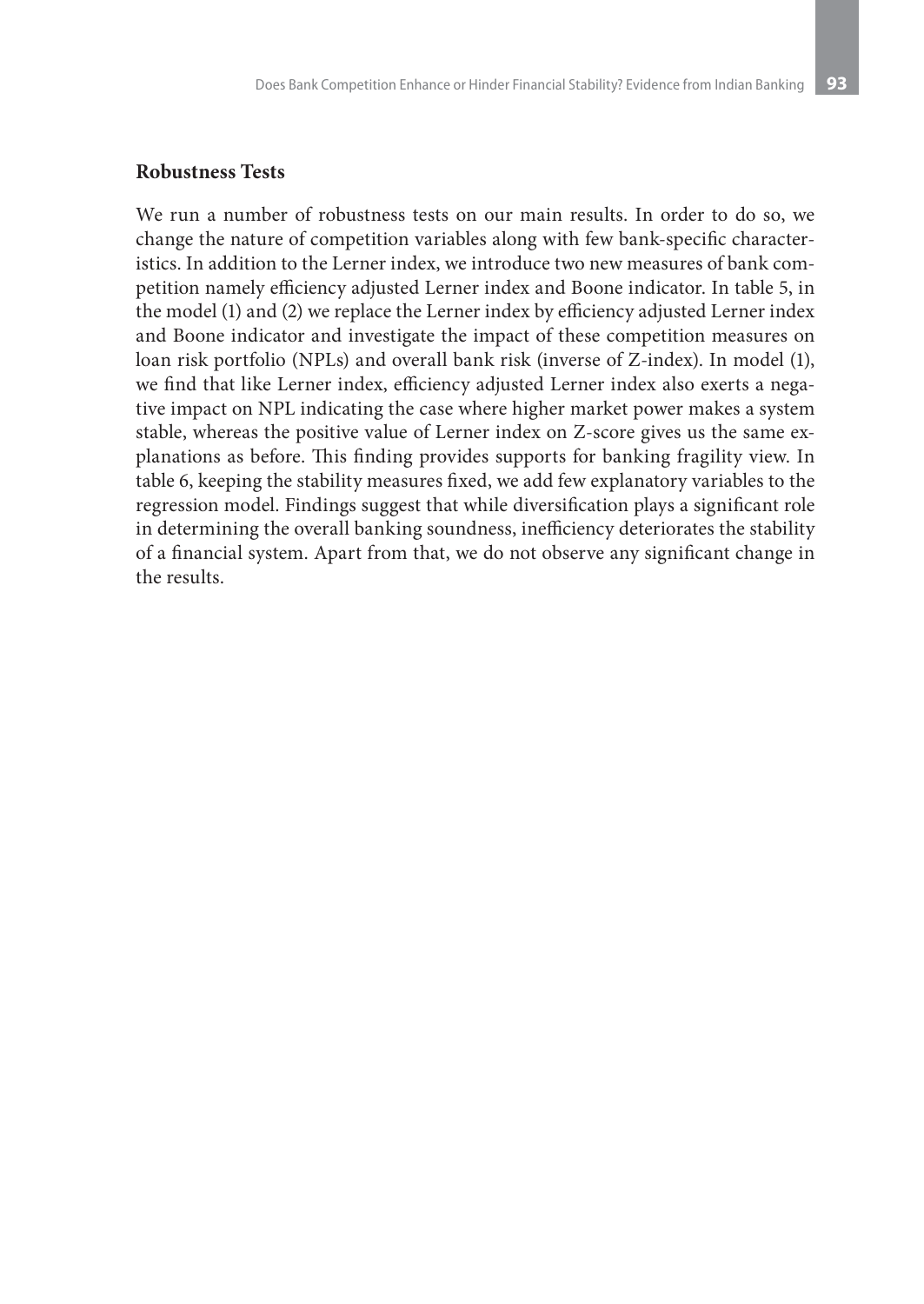#### **Table 5: Robustness Test**

|                           | Model (1)<br><b>Adjusted Lerner</b> | Model (2)<br><b>Boone Indicator</b> | Model (3)<br><b>Adjusted Lerner</b> | Model (4)<br><b>Boone Indicator</b> |
|---------------------------|-------------------------------------|-------------------------------------|-------------------------------------|-------------------------------------|
|                           |                                     |                                     |                                     |                                     |
| Lagged NPA                | $0.51***$                           | $0.67***$                           |                                     |                                     |
|                           | (0.1302)                            | (0.1028)                            |                                     |                                     |
| Lagged Z-index            |                                     |                                     | $0.71***$                           | $0.77***$                           |
|                           |                                     |                                     | (0.0973)                            | (0.0990)                            |
| Degree of Market          | $-2.72***$                          | $-14.76***$                         | $1.29***$                           | $-6.57***$                          |
| Power                     | (5.0124)                            | (0.7656)                            | (0.8719)                            | (5.1939)                            |
| Degree of Market          | $-0.002$                            | $-82.46***$                         | $-0.32***$                          | $-9.13***$                          |
| Power Squared             | (1.6101)                            | (124.89)                            | (0.3479)                            | (10.19)                             |
| Loans to Assets           | $-0.37***$                          | $-0.26***$                          | $-0.015***$                         | $0.004***$                          |
|                           | (0.1722)                            | (0.1601)                            | (0.0286)                            | (0.0334)                            |
| <b>Fixed Assets to</b>    | $0.104***$                          | $0.09***$                           | $0.010***$                          | $0.010***$                          |
| <b>Total Assets</b>       | (0.1047)                            | (0.0674)                            | (0.0112)                            | (0.009)                             |
| <b>Bank Size</b>          | $-0.003$                            | $-0.03***$                          | $-0.02***$                          | $-0.02***$                          |
|                           | (0.0538)                            | (0.0473)                            | (0.0149)                            | (0.0133)                            |
|                           | 0.003                               | 0.001                               | $0.003***$                          | $0.004***$                          |
| Legal Rights              | (0.0143)                            | (0.0124)                            | (0.0066)                            | (0.0073)                            |
|                           | $-0.35***$                          | $-0.43***$                          | $-0.074***$                         | $-0.06***$                          |
| Log (GDPpc)               | (0.1083)                            | (0.1077)                            | (0.0676)                            | (0.0681)                            |
|                           | $-6.71***$                          | $-2.87***$                          | $-0.23***$                          | $-0.69***$                          |
| Constant                  | (2.6753)                            | (3.067)                             | (0.4037)                            | (0.007)                             |
| Number of Banks           | 70                                  | 70                                  | 70                                  | 70                                  |
| Number of<br>Instruments  | 69                                  | 69                                  | 69                                  | 69                                  |
| <b>First Stage F-test</b> | 21.09                               | 44.40                               | 121.98                              | 112.93                              |
| P-value                   | 0.00                                | 0.00                                | 0.00                                | 0.00                                |
| Hansen's $Jx^2$           | 57.71                               | 27.26                               | 25.14                               | 26.49                               |
| P-value                   | 0.523                               | 0.748                               | 0.835                               | 0.782                               |
| AR(1) P-value             | $-3.27(0.001)$                      | $-3.30(0.001)$                      | $-2.31(0.021)$                      | $-2.50(0.012)$                      |
| AR(2) P-value             | 0.06(0.951)                         | 0.56(0.576)                         | 1.96(0.050)                         | 2.23 (0.026)                        |

Note : Model 1 and 2 shows the impact of efficiency adjusted Lerner index and Boone indicator as alternative measures of bank competition on banking stability as indicated by NPA. Model 3 and 4 explains the impact of adjusted Lerner index and Boone indicator on Z- index. Columns in table report estimated coefficients of each model. Figures in parentheses represent values of t-statistics. Equations estimated using system generalized method of moments. '\*' indicates statistically significant at 10% level of significance, '\*\*'denotes statistically significant at 5% level and '\*\*\*'denotes statistical significance at 1% level. The first stage F statistic tests the relevance of the instrumental variables, while rejecting the hypothesis implies that variables are not exogenous. The Hansen J statistic tests the validity of the instruments used and the rejection implies that the instruments are not valid. Standard robust standard errors are reported in the parentheses.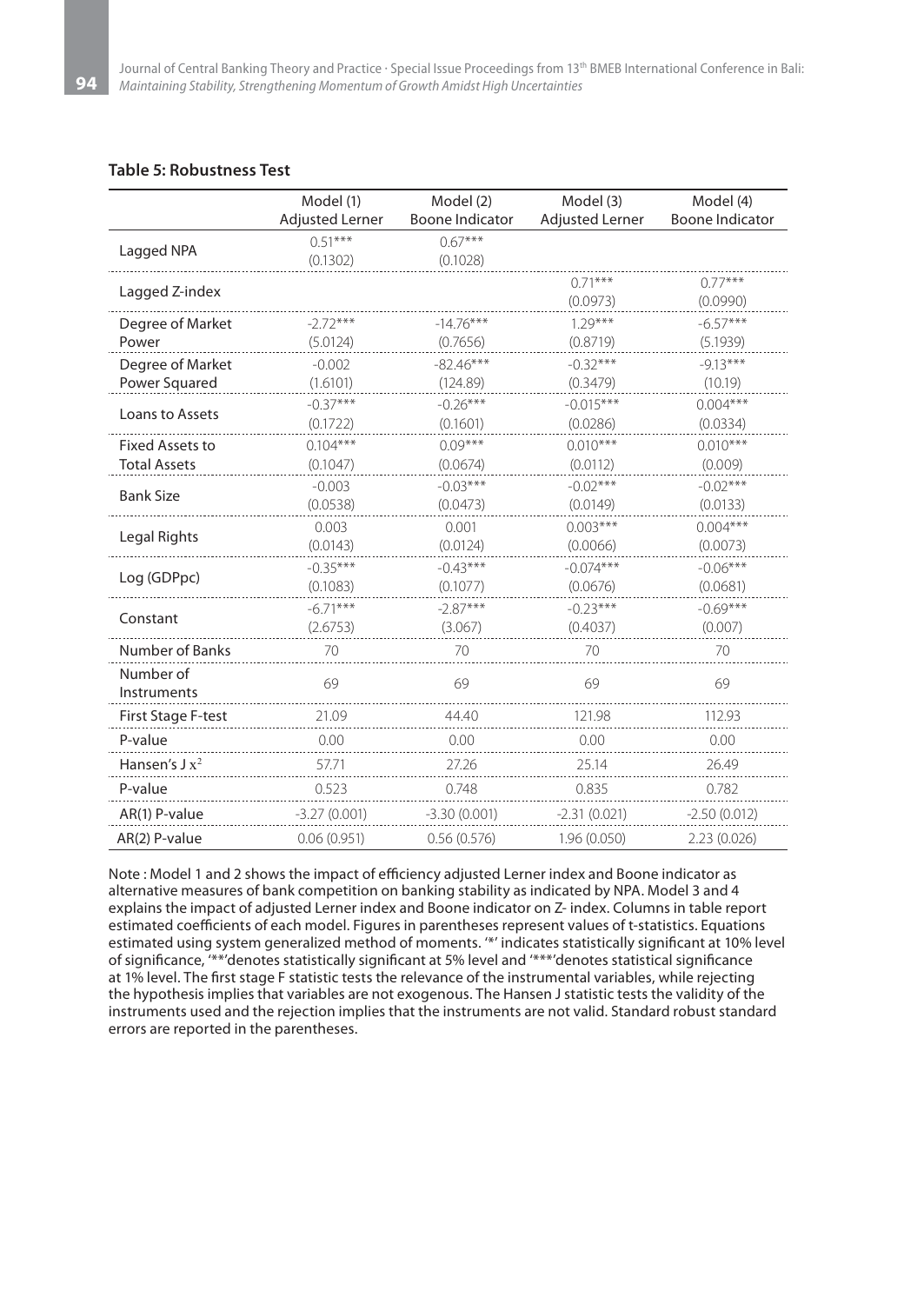#### **Table 6: Robustness Test**

|                            |                        | Z-score                |                        | <b>Equity to Total Assets</b> |
|----------------------------|------------------------|------------------------|------------------------|-------------------------------|
|                            | Model (1)              | Model (2)              | Model (3)              | Model (4)                     |
| Lagged Z-score             | $0.78***$              | $0.73***$              |                        |                               |
|                            | (0.0503)               | (0.0865)               |                        |                               |
| Lagged equity to assets    |                        |                        | $0.87***$<br>(0.0395)  | $0.87***$<br>(0.0813)         |
|                            | $0.007***$             | $-0.007***$            | $0.02***$              | $-0.002***$                   |
| Lerner Index               | (0.0160)               | (0.0254)               | (0.0139)               | (0.0183)                      |
| Lerner Index Sq            | $0.29***$              | $0.23***$              | $-0.008$               | $0.10***$                     |
|                            | (0.2795)               | (0.3026)               | (0.1932)               | (0.2606)                      |
| Diversification            | $0.007***$             | $0.004***$             | $0.001***$             | $0.01***$                     |
|                            | (0.0416)               | (0.0373)               | (0.0416)               | (0.0313)                      |
| <b>ROA</b>                 | $11.29***$             | $11.95***$             | $7.33***$              | 7.99***                       |
|                            | (2.657)                | (3.2160)               | (2.1330)               | (2.4013)                      |
| Loan to Total Assets       | $-0.05***$             | $-0.06***$             | $-0.04***$             | $-0.07***$                    |
|                            | (0.0744)               | (0.0723)               | (0.0554)               | (0.0839)                      |
| Inefficiency               | $-0.05***$             | $-0.04***$             | 0.024                  | $-0.05$                       |
|                            | (0.1550)               | (0.0620)               | (0.1447)               | (0.0565)                      |
| HHI                        | $-0.17***$<br>(0.1204) | $-0.23***$<br>(0.2436) | $-0.18***$<br>(0.1418) | $-0.11***$<br>(0.2168)        |
|                            |                        | $-0.26***$             |                        | $-0.17***$                    |
| CR <sub>3</sub>            |                        | (0.0723)               |                        | (0.3693)                      |
|                            | $0.04***$              | $0.10***$              | $0.01***$              | $0.01***$                     |
| GDP                        | (0.0483)               | (0.0620)               | (0.0352)               | (0.0489)                      |
|                            | $-0.01***$             | $-0.04***$             | $-0.04***$             | $-0.08***$                    |
| Inflation                  | (0.0613)               | (0.0761)               | (0.0432)               | (0.0703)                      |
|                            | $0.13***$              | $0.19***$              | $0.14***$              | $0.23***$                     |
| Banking Freedom            | (0.2900)               | (0.3218)               | (0.2730)               | (0.3786)                      |
|                            | $-0.65***$             | $-1.20***$             | $-1.09***$             | $-1.67***$                    |
| Constant                   | (0.7299)               | (1.0865)               | (0.6185)               | (0.4589)                      |
| Number of Banks            | 70                     | 70                     | 70                     | 70                            |
| Instruments                | 69                     | 69                     | 69                     | 69                            |
| Test of Heteroscedasticity | 90.67                  | 174.00                 | 201.24                 | 238.71                        |
| P-value                    | 0.00                   | 0.00                   | 0.00                   | 0.00                          |
| First Stage F test         | 79.73                  | 129.94                 | 61.91                  | 136.36                        |
| P-value                    | 0.00                   | 0.00                   | 0.00                   | 0.00                          |
| Hansen Test                | 60.62                  | 56.34                  | 54.89                  | 53.84                         |
| P Value                    | 0.34                   | 0.38                   | 0.51                   | 0.48                          |
| AR(1)                      | 0.17                   | 0.23                   | 0.04                   | 0.06                          |
| AR(2)                      | 0.350                  | 0.34                   | 0.59                   | 0.47                          |

Note: Model 1 and 2 explains the effect of Lerner index and Lerner index squared on Z- score. Model 3 and 4 explains the effect of Lerner index and Lerner index squared on equity to assets. Columns in table report estimated coefficients of each model. Figures in parentheses represent values of t-statistics. Equations estimated using system generalized method of moments. '\*' indicates statistically significant at 10% level of significance, '\*\*'denotes statistically significant at 5% level and '\*\*\*'denotes statistical significance at 1% level. The first stage F statistic tests the relevance of the instrumental variables, while rejecting the hypothesis implies that variables are not exogenous. The Hansen J statistic tests the validity of the instruments used and the rejection implies that the instruments are not valid. Standard robust standard errors are reported in the parentheses.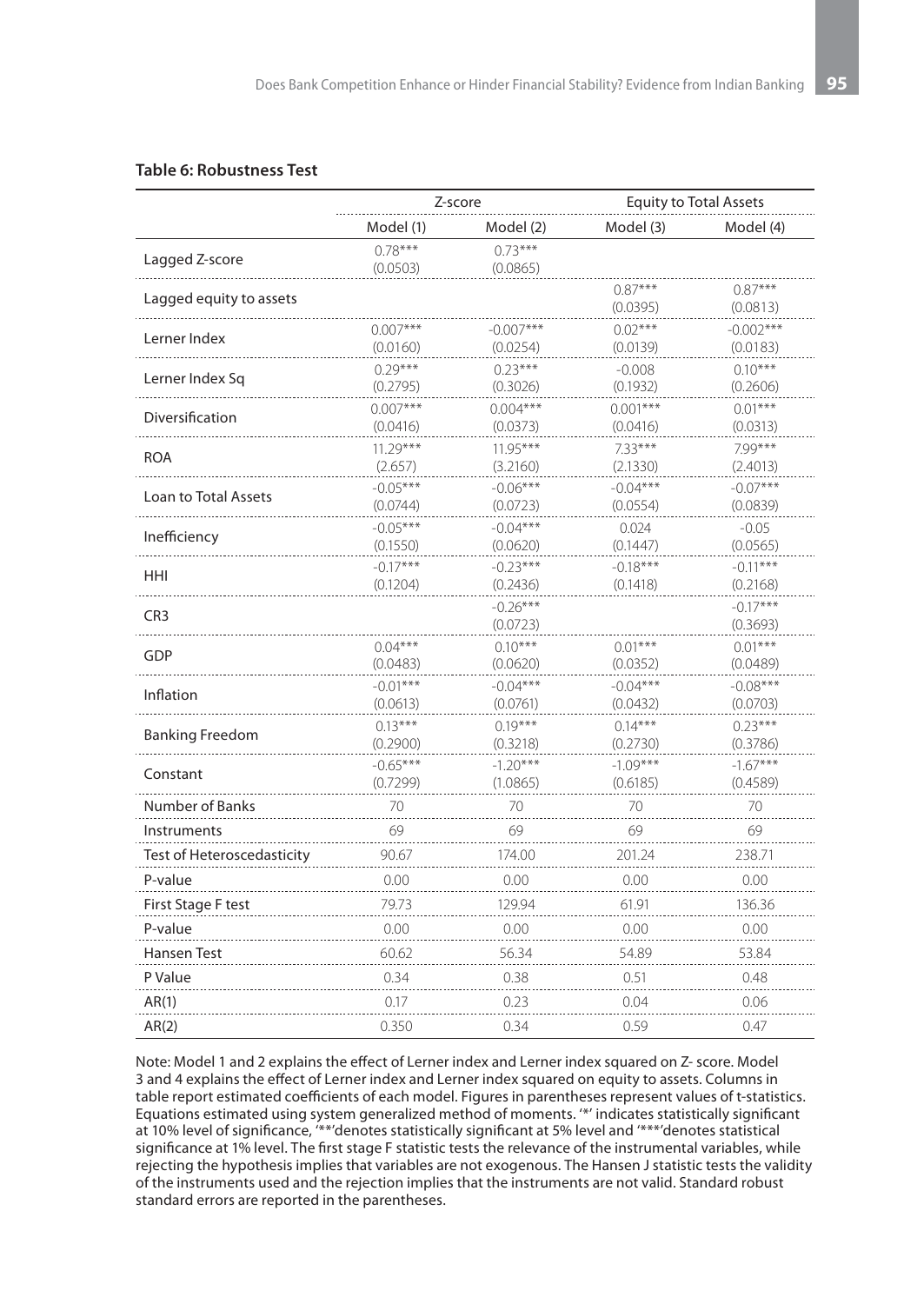## **6. Conclusions and Policy Implications**

The main objective of this study is to investigate whether the degree of bank competition enhances or hinders the financial stability of Indian commercial banks. We examine the competition-stability relationship for 70 Indian commercial banks during the period 1996 to 2016 using the dynamic panel model. To accomplish this study, we combine two strands of literature into a broad framework. The competition-stability relationship principally requires two sets of indicators along with several bank-specific and macroeconomic characteristics. To measure the financial stability, we use nonperforming loans to total assets to proxy loan portfolio risk, equity to total assets as a proxy for bank capitalization and Z-index as a proxy for overall banking soundness. On the other hand, we employ both structural (HHI and CR3) and non-structural (Lerner index, efficiency adjusted Lerner index, and Boone indicator) approach to measure bank competition. The estimated indices of bank competition measures suggest that since the inception of financial sector reforms in India, the competitive conduct of Indian commercial banking has been increasing gradually.

The empirical findings on the competition-stability relationship suggest that Lerner index has a negative impact on NPLs, indicating that higher market power reduces the incidence of growing problem of nonperforming loans in India. This implies that more market power in the loan market may result in lesser bank risk as the higher interest rates charged to the customers will prevent the borrowers from investing in risky projects. The findings of different ownerships enable us to argue that the two strands of literature need not necessarily yield opposite predictions regarding the impact of bank competition on financial stability. Both the views of Competitionstability and competition-fragility can coexist in a single banking system. The results also clarify a non-linear and inverted U-shaped relationship between competition and stability in India supporting the neutral views of Martinez-Miera and Repullo (2008).

The findings of the study also recommend a few policy implications for Indian banking to enhance stability and suggestions for the successful implementation of the competition policies. Since a concentrated banking system adversely impacts the financial stability, appropriate policy measures should be directed towards fostering competition. Competition policies have larger effects on regional stabilizing and efficiency of the banking system. Therefore, it appears that RBI should undertake certain policies for enhancing bank competition across different ownership groups such that the banking system, as a whole, remains competitive as well as contestable. Policies should also aim at mitigating higher prevalence of non-performing assets in Indian banks particularly public-sector banks such that competitiveness remains unaffected.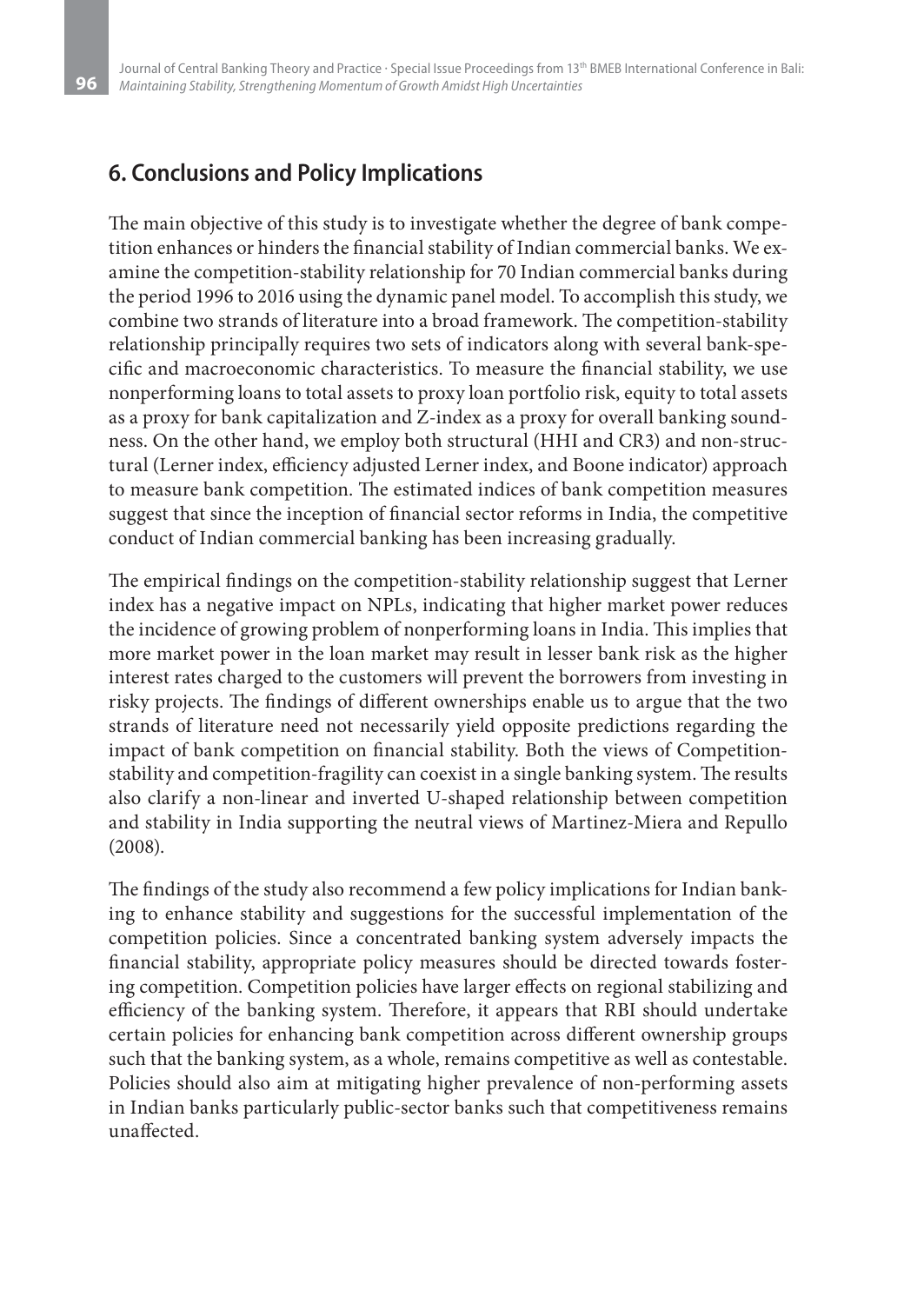# **References**

- 1. Allen, F. and D. Gale, 2004, "Competition and Financial Stability," *Journal of Money, Credit, and Banking* 36, 453-480.
- 2. Amidu, M., & Wolfe, S. (2013). Does bank competition and diversification lead to greater stability? Evidence from emerging markets. *Review of Development Finance*, 3(3), 152-166.
- 3. Anginer, D., Demirguc-Kunt, A., & Zhu, M. (2014). How does competition affect bank systemic risk?. *Journal of Financial Intermediation*, 23(1), 1-26.
- 4. Arellano, M., & Bond, S. (1991). Some tests of specification for panel data: Monte Carlo evidence and an application to employment equations. *Review of Economic Studies*, 58(2), 277-297.
- 5. Arellano, M., &Bover, O. (1995). Another look at the instrumental variable estimation of error-components models. *Journal of Econometrics*, 68(1), 29-51.
- 6. Arrawatia, R., Misra, A., &Dawar, V. (2015). Bank competition and efficiency: empirical evidence from Indian market. *International journal of Law and Management*, 57(3), 217-231.
- 7. Ashraf, A., Hassan, M., Putnam, K., Turunen-Red, A., (2019) Prudential regulatory regimes, accounting standards, and earnings management in the banking industry, *Bulletin of Monetary Economics and Banking*, 21, 367-394.
- 8. Azmi, W., Ali, M., Arshad, S., & Rizvi, S. A. R. (2019). Intricacies of competition, stability, and diversification: Evidence from dual banking economies. *Economic Modelling*.
- 9. Beck, T. (2008). Bank Competition and Financial Stability: Friends or Foes?. *World Bank Policy Research Working Paper Series*, Vol.
- 10. Beck, T., & Demirguc-Kunt, A. (2006). Small and medium-size enterprises: Access to finance as a growth constraint. *Journal of Banking & finance*, 30(11), 2931-2943.
- 11. Beck, T., De Jonghe, O., & Schepens, G. (2013). Bank competition and stability: Cross-country heterogeneity. *Journal of financial Intermediation*, 22(2), 218- 244.
- 12. Berger, A. N., Demirgüç-Kunt, A., Levine, R., & Haubrich, J. G. (2004). Bank concentration and competition: An evolution in the making. *Journal of Money, Credit and Banking*, 433-451.
- 13. Berger, A. N., Klapper, L. F., & Turk-Ariss, R. (2009). Bank competition and financial stability. *Journal of Financial Services Research*, 35(2), 99-118.
- 14. Berger, A. N., Klapper, L. F., & Turk-Ariss, R. (2009). Bank competition and financial stability. *Journal of Financial Services Research*, 35(2), 99-118.
- 15. Bertrand, M., Schoar, A., &Thesmar, D. (2007). Banking deregulation and industry structure: Evidence from the French banking reforms of 1985. *The Journal of Finance*, 62(2), 597-628.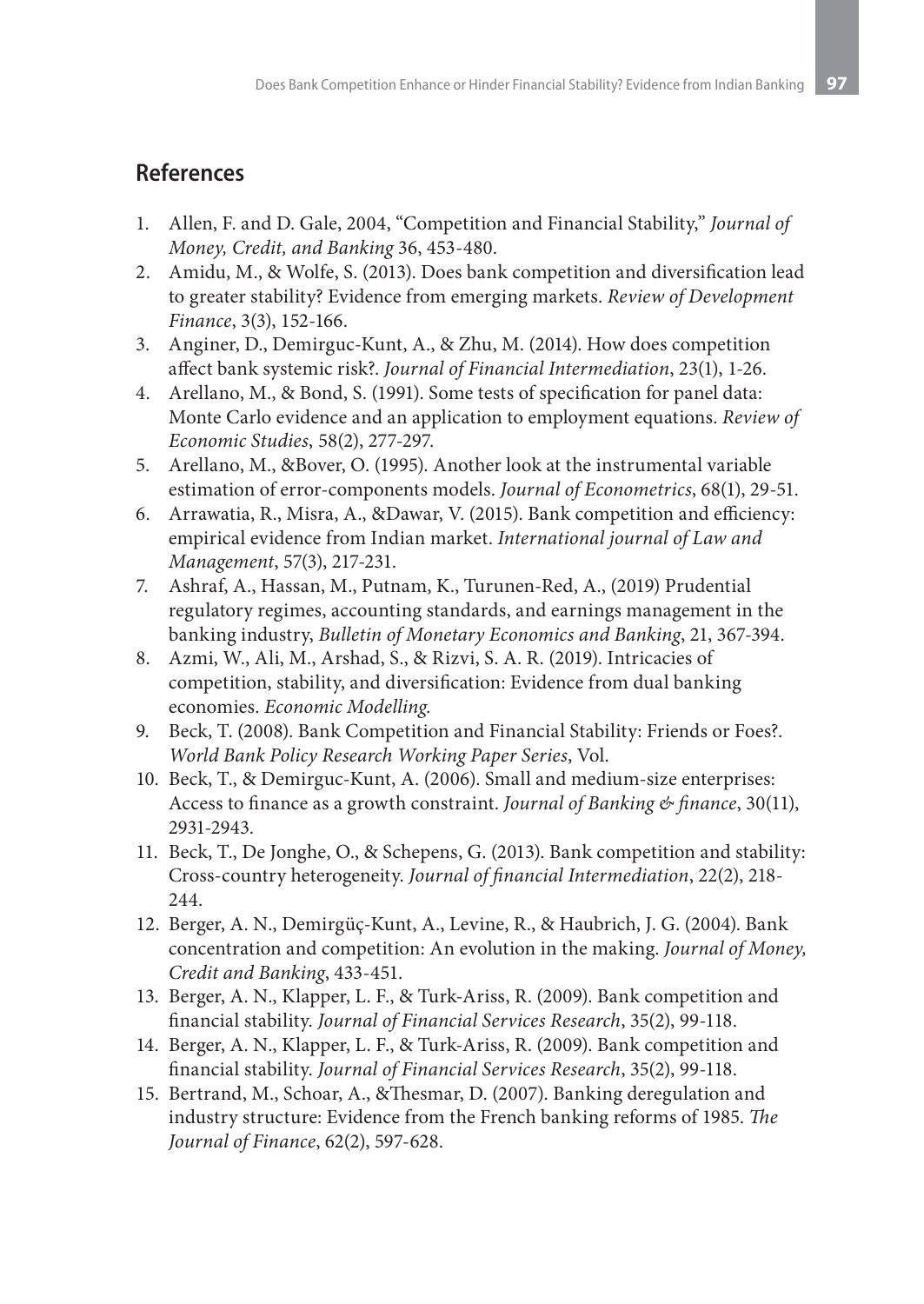- 16. Boone, J. (2008). A new way to measure competition. *The Economic Journal*, 118(531), 1245-1261.
- 17. Boot, A. W., &Thakor, A. V. (2000). Can relationship banking survive competition? *The journal of Finance,* 55(2), 679-713.
- 18. Boyd, J. H., & De Nicolo, G. (2005). The theory of bank risk taking and competition revisited. *The Journal of finance*, 60(3), 1329-1343.
- 19. Boyd, J. H., & De Nicolo, G. (2005). The theory of bank risk taking and competition revisited. *The Journal of finance*, 60(3), 1329-1343.
- 20. Boyd, J. H., De Nicolo, G., & Smith, B. D. (2004). Crises in competitive versus monopolistic banking systems. *Journal of Money, Credit and Banking*, 487-506.
- 21. Claessens, S., Demirgüç-Kunt, A., & Huizinga, H. (2001). How does foreign entry affect domestic banking markets?. *Journal of Banking & Finance*, 25(5), 891-911.
- 22. Das, A., & Kumbhakar, S. C. (2016). Markup and efficiency of Indian banks: an input distance function approach. *Empirical Economics*, 51(4), 1689-1719.
- 23. de Guevara, J. F., &Maudos, J. (2011). Banking competition and economic growth: cross-country evidence. *The European Journal of Finance*, 17(8), 739- 764.
- 24. Dell'Ariccia, G., & Marquez, R. (2004). Information and bank credit allocation. *Journal of Financial Economics*, 72(1), 185-214.
- 25. Demirgüç-Kunt, A., & Huizinga, H. (2010). Bank activity and funding strategies: The impact on risk and returns. *Journal of Financial economics*, 98(3), 626-650.
- 26. Demsetz, R. S., Saidenberg, M. R., & Strahan, P. E. (1996). Banks with something to lose: The disciplinary role of franchise value. *Economic Policy Review*, 2(2).
- 27. Dick, A. A., & Lehnert, A. (2010). Personal bankruptcy and credit market competition. *The Journal of Finance*, 65(2), 655-686.
- 28. Dick, A., (2006). Nationwide Branching and Its Impact on Market Structure, Quality, and Bank Performance. *Journal of Business* 79, 567-592
- 29. Djankov, S., McLiesh, C., & Shleifer, A. (2007). Private credit in 129 countries. *Journal of financial Economics*, 84(2), 299-329.
- 30. Fu, X. M., Lin, Y. R., & Molyneux, P. (2014). Bank competition and financial stability in Asia Pacific. *Journal of Banking & Finance*, 38, 64-77.
- 31. Ghosh, S. (2009). Charter value and risk-taking: evidence from Indian banks. *Journal of the Asia Pacific economy*, 14(3), 270-286.
- 32. Ghosh, S. (2011). A Simple Index of Banking Fragility: application to Indian Data , *Journal of Risk Finance*, 12(2):112-120.
- 33. Government of India. (1991). Report of the Committee on the Financial System, (Chairman, M. Narasimham), Ministry of Finance, Government of India, New Delhi
- 34. Hakenes, H., & Schnabel, I. (2011). Bank size and risk-taking under Basel II. *Journal of Banking & Finance*, 35(6), 1436-1449.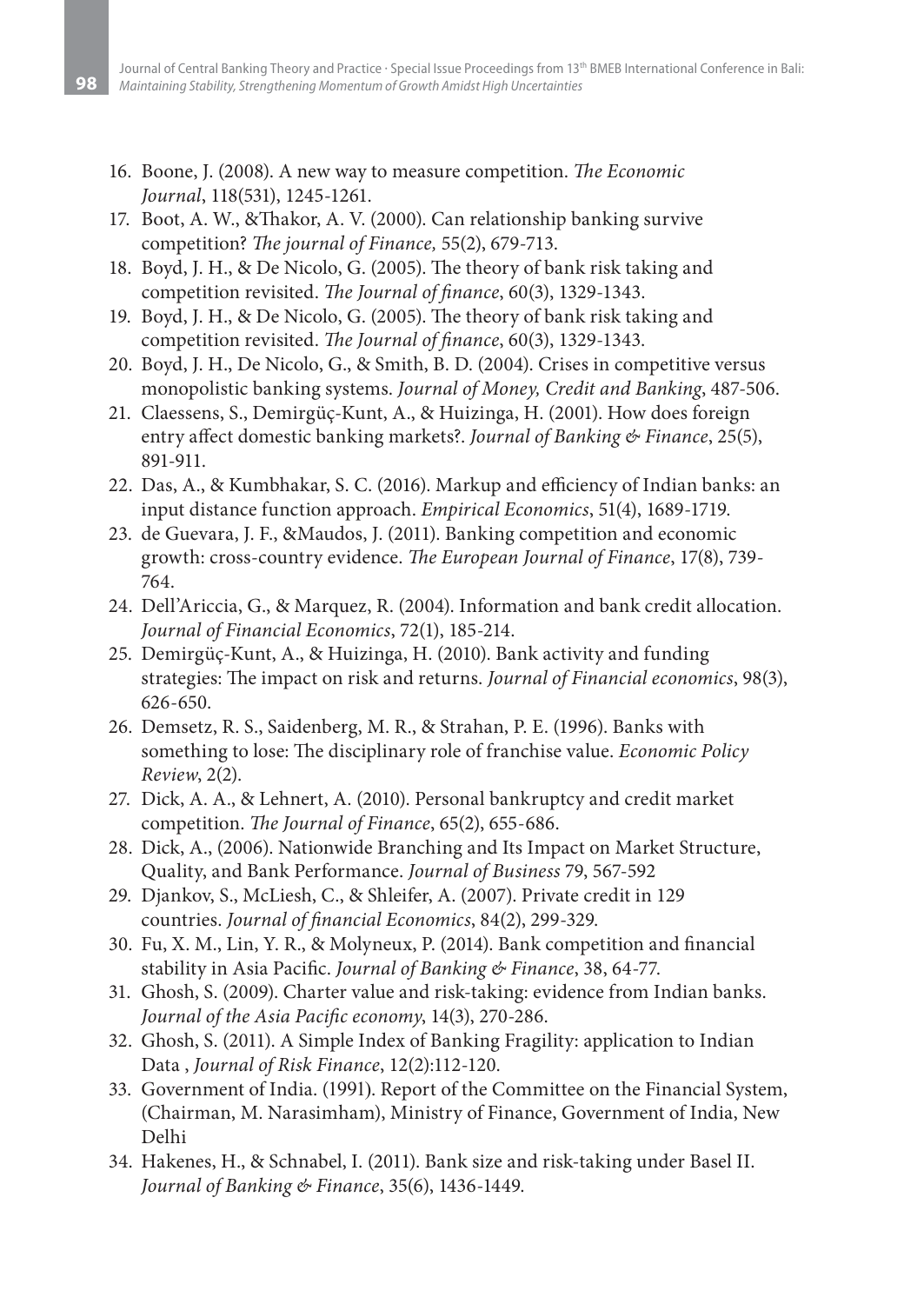- 35. Hakenes, H., & Schnabel, I. (2011). Bank size and risk-taking under Basel II. *Journal of Banking & Finance*, 35(6), 1436-1449.
- 36. Hauswald, R., & Marquez, R. (2006). Competition and strategic information acquisition in credit markets. *The Review of Financial Studies*, 19(3), 967-1000.
- 37. Hellmann, T. F., Murdock, K. C., & Stiglitz, J. E. (2000). Liberalization, moral hazard in banking, and prudential regulation: Are capital requirements enough? *American economic review*, 90(1), 147-165.
- 38. https://economictimes.indiatimes.com/industry/banking/finance/banking/ india-needs-to-bolster-level-of-capitalisation-of-government-owned-banksimf/articleshow/68828220.cms
- 39. Ibrahim, M., (2019) Capital regulation and Islamic banking performance: A panel evidence, *Bulletin of Monetary Economics and Banking*, 22, 47-68.
- 40. Jayadev, M., & Sensarma, R. (2007). Mergers in Indian banking: an analysis. *South Asian Journal of Management*.
- 41. Jiménez, G., Lopez, J. A., & Saurina, J. (2013). How does competition affect bank risk-taking? *Journal of Financial stability*, 9(2), 185-195.
- 42. Jiménez, G., Lopez, J. A., &Saurina, J. (2013). How does competition affect bank risk-taking? *Journal of Financial stability*, 9(2), 185-195.
- 43. Karim, N., Al-Habshi, S., Abduh, M., (2016) Macroeconomics indicators and bank stability: A case of banking in Indonesia, *Bulletin of Monetary Economics and Banking*, 18, 431-448.
- 44. Keeley, M.C., 1990, "Deposit Insurance, Risk and Market Power in Banking," *American Economic Review 80*, 1183-1200.
- 45. Khan, H. H., Ghafoor, A., Qureshi, F., & Rehman, I. U. (2018). Bank Competition, Financial Development and Growth of Financially Dependent Industries: Fresh Evidence from China. *Global Economic Review*, 47(2), 108-134.
- 46. Kick, T., & Prieto, E. (2014). Bank risk and competition: Evidence from regional banking markets. *Review of Finance*, 19(3), 1185-1222.
- 47. Koetter, M., Kolari, J. W., & Spierdijk, L. (2012). Enjoying the quiet life under deregulation? Evidence from adjusted Lerner indices for US banks. *Review of Economics and Statistics*, 94(2), 462-480.
- 48. Laeven, L., & Levine, R. (2009). Bank governance, regulation and risk taking. *Journal of financial economics*, 93(2), 259-275.
- 49. Lee, C. C., Hsieh, M. F., & Yang, S. J. (2014). The relationship between revenue diversification and bank performance: Do financial structures and financial reforms matter? *Japan and the World Economy*, 29, 18-35.
- 50. Leon, F.( 2014). Measuring Competition in Banking: A Critical Review of Methods. Series etudes et documents du CERDI 12(June), 1–44.
- 51. Levy Yeyati, E., &Micco, A. (2003). Concentration and foreign participation in Latin American banking sectors: impact on competition and risk.
- 52. Li, S., (2019a) Banking Sector Reform, Competition, and Bank Stability: An Empirical Analysis of Transition Countries, *Emerging Markets Finance and Trade*, 55:13, 3069-3093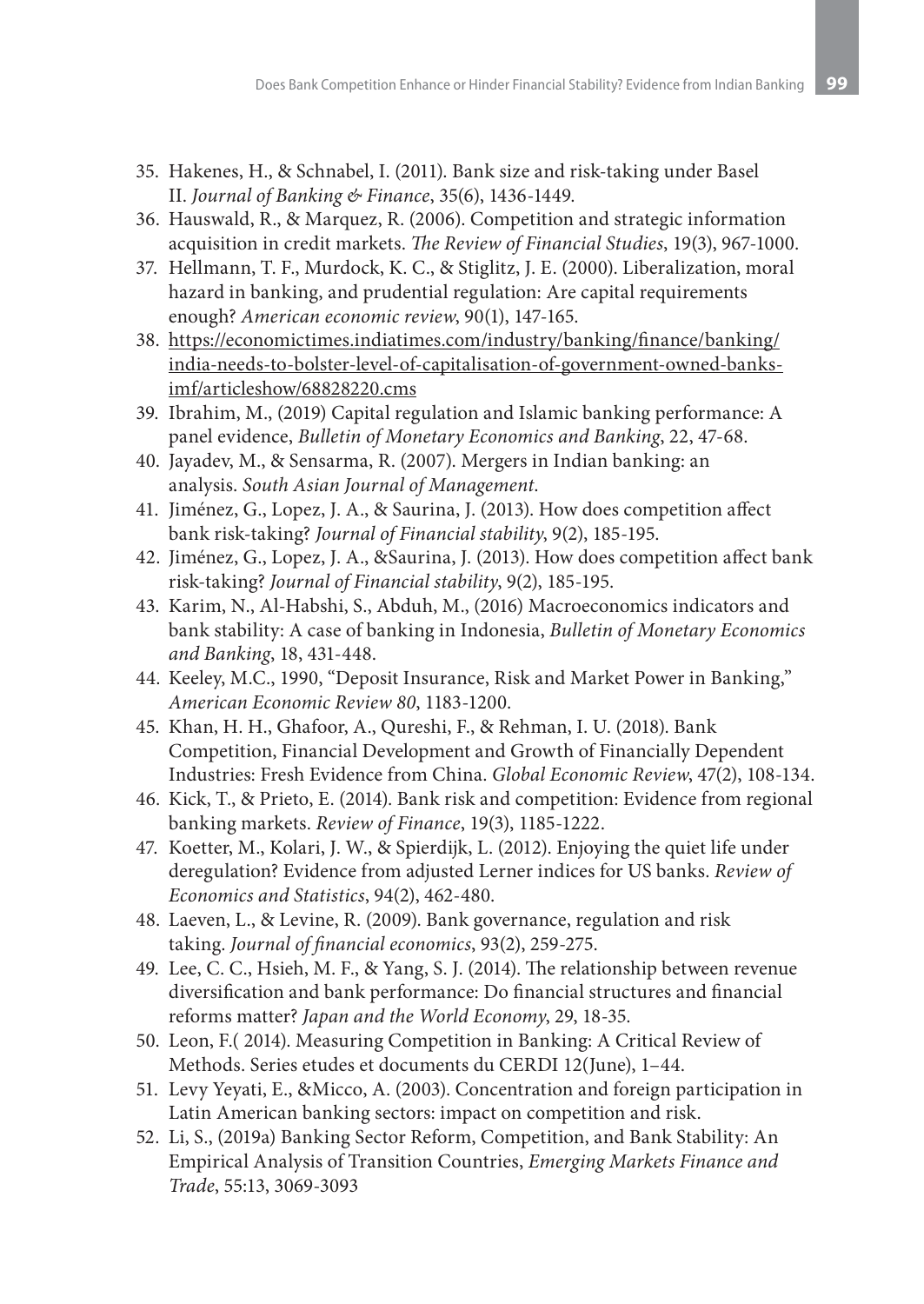- 53. Li, S., (2019b) The Impact of Bank Regulation and Supervision on Competition: Evidence from Emerging Economies, *Emerging Markets Finance and Trade*, 55:10, 2334-2364
- 54. Li, S., (2019c). Quality of Bank Capital, Competition, and Risk-Taking: Some International Evidence, *Emerging Markets Finance and Trade*. Forthcoming
- 55. Liu, H., & Wilson, J. O. (2013). Competition and risk in Japanese banking. *The European Journal of Finance*, 19(1), 1-18.
- 56. Liu, H., Molyneux, P. and Nguyen, L.H. (2012), "Competition and risk in South East Asian commercial banking", Applied Economics, Vol. 44 No. 28, pp. 3627- 3644.
- 57. Marcus, A. J. (1984). Deregulation and bank financial policy. *Journal of Banking & Finance*, 8(4), 557-565.
- 58. Martinez-Miera, D., & Repullo, R. (2010). Does competition reduce the risk of bank failure?. *The Review of Financial Studies*, 23(10), 3638-3664.
- 59. Minsky, H. P. (1991). Financial crises: Systemic or idiosyncratic.
- 60. Mishra, D., Rabi, N., & Mohan, G. J. (2013). Gold prices and financial stability in India.
- 61. Mohan, R. (2005). Financial sector reforms in India: policies and performance analysis. *Economic and Political Weekly*, 1106-1121.
- 62. Mulyaningsih, T., Daly, A., Miranti, R., (2016) Nexus of competition and stability: Case of banking in Indonesia, *Bulletin of Monetary Economics and Banking*, 18, 333-350.
- 63. Noman, A. H. M., Gee, C. S., & Isa, C. R. (2017). Does competition improve financial stability of the banking sector in ASEAN countries? An empirical analysis. *PloS one*, 12(5), e0176546. of Management 14 (4): 20–49.
- 64. Owen, A. L., & Pereira, J. M. (2018). Bank concentration, competition, and financial inclusion. *Review of development finance*, 8(1), 1-17.
- 65. Prasad, A., & Ghosh, S. (2007). Competition in Indian banking: an empirical evaluation. *South Asia Economic Journal*, 8(2), 265-284.
- 66. Pino, G., & Araya, I. (2013) Impact of the Heterogeneity in Market Power on the Relationship Between Risk Taking and Competition: Case of the Chilean Banking Sector, *Emerging Markets Finance and Trade*, 49:4, 98-112
- 67. Rakshit, B., &Bardhan, S. (2019). Bank Competition and its Determinants: Evidence from Indian Banking. *International Journal of the Economics of Business*, 26(2), 283-313.
- 68. Reddy, Y.V., ( 2000). Financial sector reforms: Review and prospects, monetary and financial sectorreforms in India: A central banker's perspective. New Delhi: UBSPD.
- 69. Repullo, R., & Martinez-Miera, D. (2008). *Does Competition Reduce the Risk of Bank Failure?* (No. wp2008\_0801).
- 70. Rice, T., & Strahan, P. E. (2010). Does credit competition affect small‐firm finance? *The Journal of Finance*, 65(3), 861-889.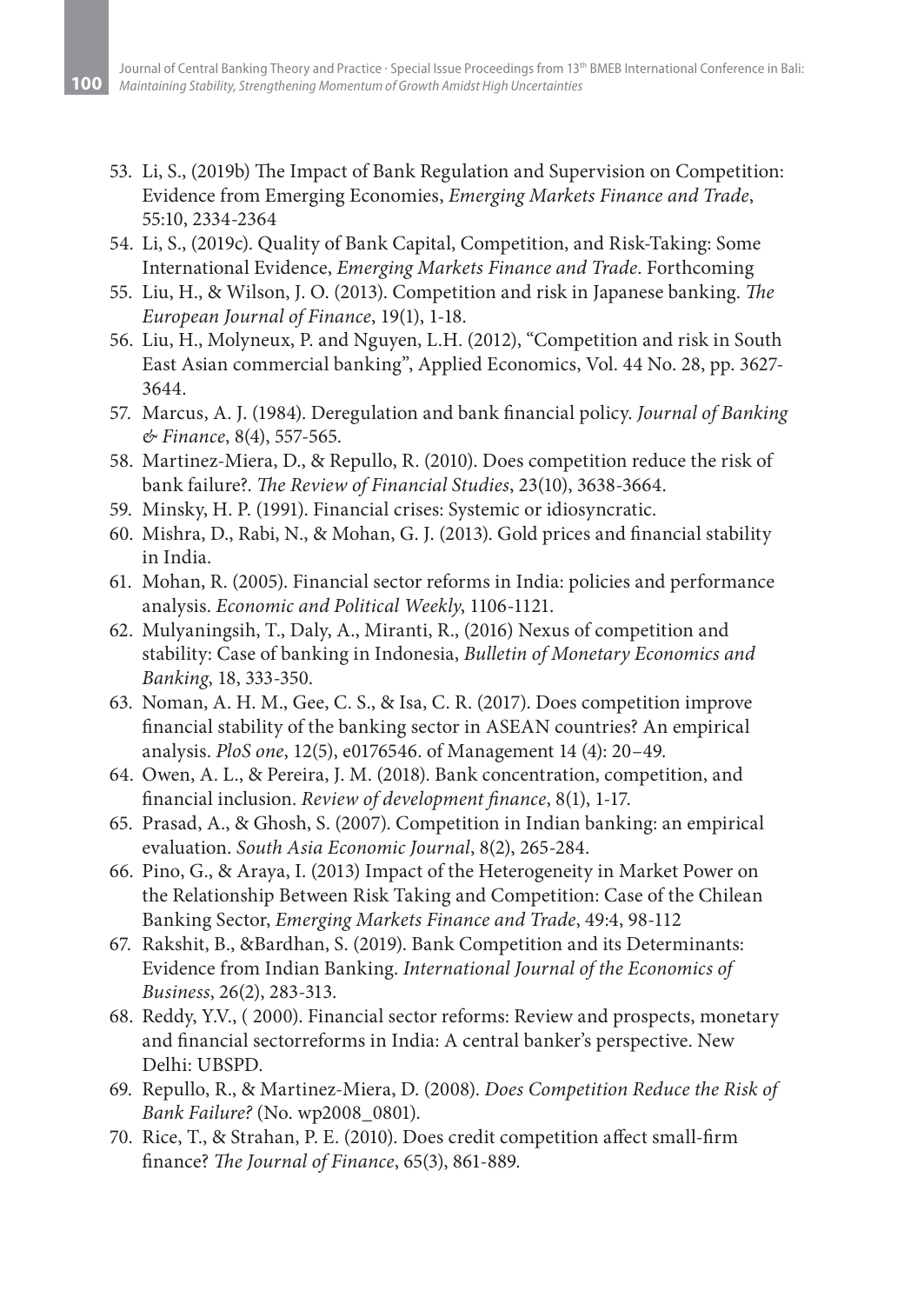- 71. Rizvi, S. A. R., Narayan, P. K., Sakti, A., & Syarifuddin, F. (2019). Role of Islamic banks in Indonesian banking industry: an empirical exploration. *Pacific-Basin Finance Journal*.
- 72. Roodman, D. (2009). How to do xtabond2: An introduction to difference and system GMM in Stata. *The stata journal*, 9(1), 86-136.
- 73. Sarkar, S., &Sensarma, R. (2016). The relationship between competition and risk-taking behaviour of Indian banks. *Journal of Financial Economic Policy*, 8(1), 95-119.
- 74. Schaeck, K., & Cihák, M. (2014). Competition, efficiency, and stability in banking. *Financial management*, 43(1), 215-241.
- 75. Schaeck, K., Cihak, M., & Wolfe, S. (2009). Are competitive banking systems more stable?. *Journal of Money, Credit and banking*, 41(4), 711-734.
- 76. Soedarmono, W., & Tarazi, A. (2014). Market structure, financial intermediation and riskiness of banks: Evidence from Asia Pacific. *Financial Intermediation and Riskiness of Banks: Evidence from Asia Pacific* (February 18, 2014).
- 77. Soedarmono, W., & Tarazi, A. (2016) Competition, *Financial Intermediation, and Riskiness of Banks: Evidence from the Asia-Pacific Region, Emerging Markets Finance and Trade*, 52:4, 961-974,
- 78. Sunarmo, (2018) Market structure and competition of Islamic banking in Indonesia, *Bulletin of Monetary Economics and Banking*, 20, 307-324.
- 79. Tabak, B. M., Fazio, D. M., & Cajueiro, D. O. (2012). The relationship between banking market competition and risk-taking: Do size and capitalization matter?. *Journal of Banking & Finance*, 36(12), 3366-3381.
- 80. Wagner, W. (2010). Loan market competition and bank risk-taking. *Journal of Financial Services Research*, 37(1), 71-81.
- 81. Woodford, M. (2012). *Inflation targeting and financial stability* (No. w17967). National Bureau of Economic Research.
- 82. Yuan, Y. (2006). The state of competition of the Chinese banking industry. *Journal of Asian Economics*, 17(3), 519-534
- 83. Zhang, J., Jiang, C., Qu, B., & Wang, P. (2013). Market concentration, risk-taking, and bank performance: Evidence from emerging economies. *International Review of Financial Analysis*, 30, 149-157.
- 84. Zhao, T., Casu, B., & Ferrari, A. (2010). The impact of regulatory reforms on cost structure, ownership and competition in Indian banking. *Journal of Banking & Finance*, 34(1), 246-254.